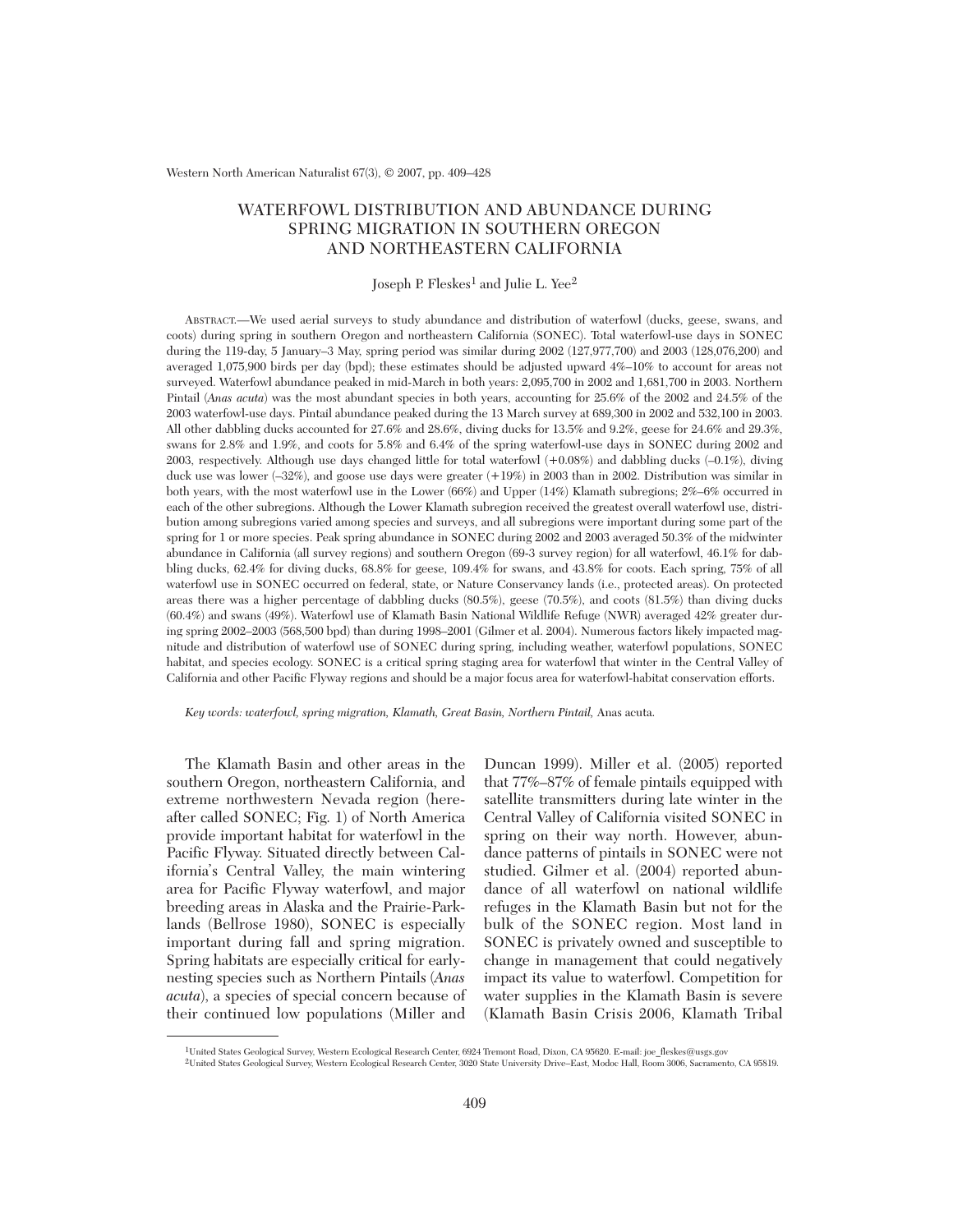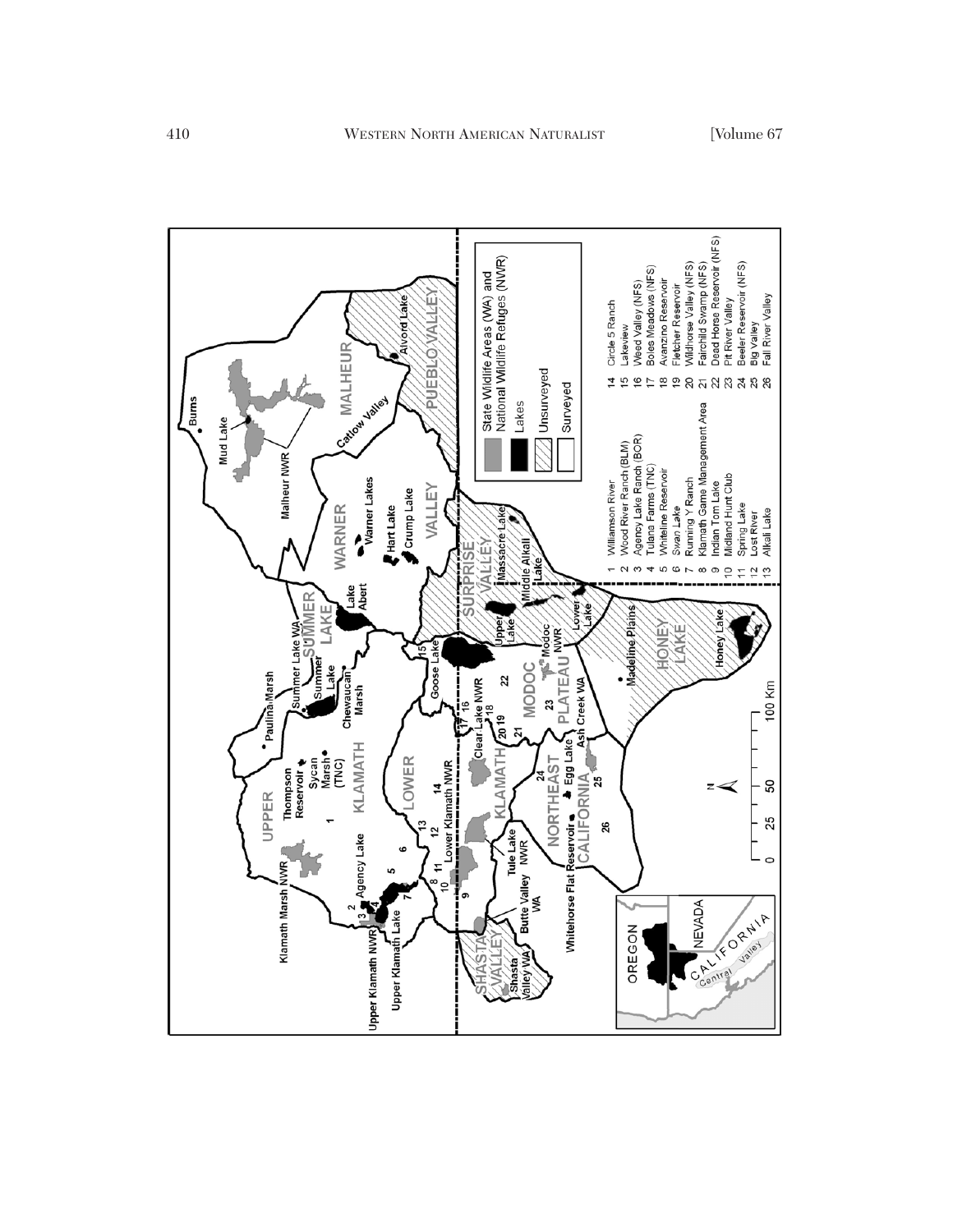Council 2001) and, as in other western regions (United States Society for Irrigation and Drainage Professionals 2006), is increasing throughout SONEC. Redirection of water supplies could reduce area and quality of waterfowl habitats in SONEC. Wise allocation of limited water supplies in SONEC requires a thorough understanding of the needs of all water users, including migratory waterfowl. We studied abundance and distribution of waterfowl in SONEC during spring to quantify the importance of SONEC to waterfowl and to collect the data necessary to estimate waterfowl habitat requirements and guide conservation efforts in the region.

#### STUDY AREA

SONEC encompasses 70,491 km2 in the northwestern portion of the Great Basin (Hunt 1967) and includes all major wetland complexes in the intermountain reaches of southern Oregon, northeastern California, and extreme northwestern Nevada (Fig. 1). Extending up to 480 km east–west and 400 km north–south, SONEC has a basin and range topography with major uplift regions running predominantly north–south. Most waterfowl habitats are in basins between uplift regions, and the area of naturally flooded habitats and managed flooded habitats available for spring migrants is largely dependent upon the amount of spring rains and run-off from accumulated snow.

# SONEC Subregions Included in This Study

The SONEC region was defined based upon spring locations of pintails tagged in California with satellite transmitters (PTTs) and upon the extent of wetland habitat (M.R. Miller, United States Geological Survey, personal communication; Miller et al. 2005). Originally, 7 SONEC subregions were identified based on roads and topographic features (Fleskes and Battaglia 2002), but 4 peripheral subregions were added to encompass a few new areas used by PTT-tagged pintails during the last years of that study (Fig. 1; Fleskes and Battaglia 2004). We surveyed waterfowl in the 7 original subregions and in the Madeline Plains part of the Honey Lake subregion (Fig. 1), which comprised 76% of SONEC's land area, and included 90% of SONEC's wetlands (Fleskes unpublished data) and 96% of the PTT-tagged pintail locations during 2002–2003 (Miller unpublished data).

Important waterfowl habitats are present in each SONEC subregion (Fig. 1). The Lower Klamath subregion includes Lower Klamath, Tule Lake, and Clear Lake National Wildlife Refuges (NWRs), Butte Valley State Wildlife Area (WA), Klamath River State Game Management Area, and numerous private-land habitats. The Upper Klamath subregion includes Upper Klamath and Klamath Marsh NWRs, Upper Klamath and Agency Lakes as well as adjacent federal, Nature Conservancy (TNC), and private habitats, and Sycan Marsh (TNC). The Modoc Plateau subregion includes Goose Lake, Modoc NWR, and numerous wetlands in Modoc National Forest. The Northeast California subregion includes Ash Creek WA, and habitats throughout Fall River and Big Valleys. The main habitats in the Warner Valley subregion are Hart Lake, Crump Lake, and other lakes and wetlands in Warner Valley. The Summer Lake subregion includes the Chewaucan Marsh, Summer Lake WA, and Lake Abert. The Malheur subregion includes the extensive Malheur NWR and habitats in both Catlow Valley and the Burns vicinity. The Honey Lake subregion includes Madeline Plains in the north (which we surveyed) and Honey Lake, with an associated WA and other habitats in the south (which we did not survey). The 3 subregions that we did not survey at all were Surprise Valley subregion, which contained the Lower, Middle, and Upper Lakes (usually dry) and wetlands in the Massacre Lake vicinity; Shasta Valley subregion with the Shasta Valley WA; and Pueblo Valley subregion, which contained Alvord Lake.

Fig. 1. Southern Oregon–northeastern California (SONEC) region comprised of 7 core subregions where waterfowl were surveyed from aircraft during 5 January–3 May 2002 and 2003, and 4 subregions (cross-hatched) that were added after this study began and, except for Madeline Plains, were not surveyed. Locations where waterfowl were regularly seen are shown for surveyed areas (BLM = Bureau of Reclamation, BOR = Bureau of Reclamation, TNC = The Nature Conservancy, NFS = National Forest Service), and major waterfowl habitats are shown in nonsurveyed areas (crosshatched). Surveyed areas comprised 76% of SONEC's land area and included 90% of SONEC's wetlands (Fleskes unpublished data) and 96% of the PTT-tagged pintail locations during the same period (Miller unpublished data).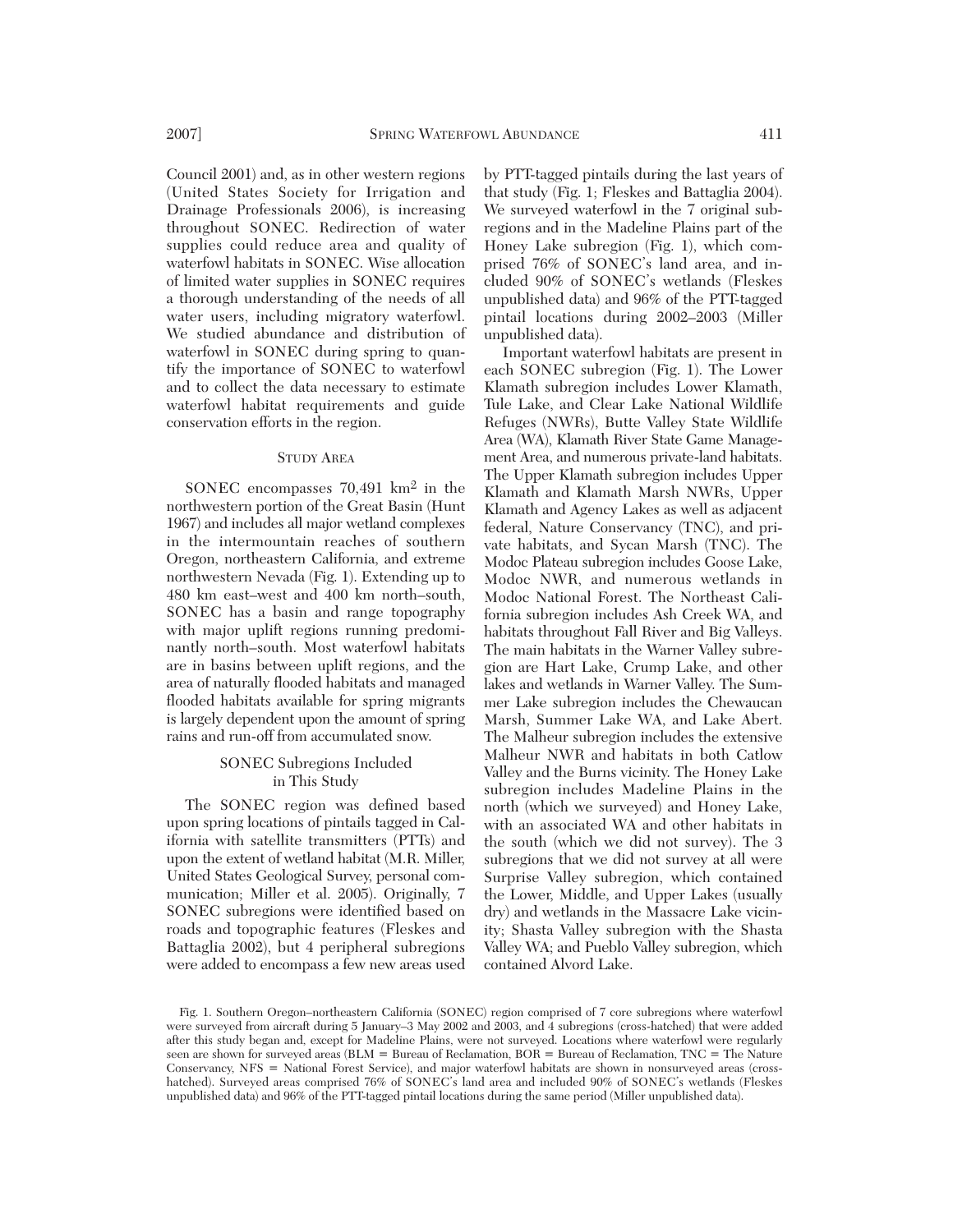#### Climate and Weather

SONEC's complex topography results in highly variable and localized climate conditions, with some of the most extreme weather in California and Oregon (Western Regional Climate Center [Internet] [a, b]). Temperatures are highly variable throughout the year with summer maximums averaging 33°C (91°F) and winter minimums averaging –7.2°C (19°F). As in most dry climates, daily temperatures vary widely, with rapid cooling after sunset leading to cold nights and rapid warming after sunrise leading to high daytime temperatures.

Weather conditions in SONEC during the study were similar to the long-term average. In 2002 the Standardized Precipitation Index (SPI) in the High Plateau and in the South Central Oregon climatic divisions that encompassed most of SONEC was near normal relative to the 109-year average for the 6 months (1 Aug 2001–31 Jan 2002) preceding spring, as well as for the core 3-month spring period (1 Feb–30 Apr 2002) and the entire 9-month period (1 Aug 2001–30 Apr 2002; Western Regional Climate Center [Internet] [d]). In 2003 the SPI was near normal for the 3- and 9-month periods ending on 30 April, but was moderately dry in both climatic divisions for the previous 6-month period (1 Aug 2002–31 Jan 2003). Spring temperatures were similar to long-term averages during both 2002 and 2003 for most SONEC sites with the exception of warmer-than-average January 2003 temperatures throughout SONEC and colderthan-average April 2003 temperatures in the western portion of SONEC (Western Regional Climate Center [Internet] [c], Fleskes and Battaglia 2004).

# **METHODS**

#### Aerial Surveys

United States Fish and Wildlife Service and Oregon Department of Fish and Game biologists who were familiar with the study area and who were experienced in surveying waterfowl from aircraft conducted 6 surveys of all major waterfowl habitat in the 7 core SONEC subregions during January*–*May in 2002 and 2003. Surveys were flown in single-engine, high-wing aircraft, 30*–*50 m above terrain, at a speed of  $140-150 \text{ km} \cdot \text{hr}^{-1}$ . Two aircraft and crews were used to reduce survey duration and minimize likelihood of waterfowl movement among survey areas, which could lead to double counting. Jim Hainline, observing from the front right seat of an aircraft piloted by a contracted pilot, surveyed waterfowl in the Lower Klamath and Northeast California subregions, the southern part of the Upper Klamath and Modoc Plateau subregions, and Madeline Plains in the northern part of the Honey Lake subregion. Elizabeth Huggins, piloting and surveying from the left front seat, with Meg Laws or Marty St. Louis in the front right seat, surveyed waterfowl in the Warner Valley, Summer Lake, and Malheur subregions and in the northern parts of the Upper Klamath and Modoc Plateau subregions. Surveyors had >10 years (Huggins, Laws, and St. Louis) to >30 years (Hainline) of aerial waterfowl survey experience and training in species identification and estimation of flock sizes (e.g., 1 to  $>10,000$  encountered during spring surveys in the region. Where large habitat blocks occurred (e.g., on most NWRs), observers flew standardized, parallel transects, which were spaced 0.4 km apart for Hainline and 0.8 km apart for Huggins and Laws/St. Louis. Waterfowl within a 0.4-km swath parallel to the aircraft track were counted off the right side (by Hainline) or off both the left (by Huggins) and right side (by Laws or St. Louis) of the aircraft. Small or linear habitats (e.g., reservoir shorelines, streams) were flown in a track that most efficiently surveyed the area. Large waterfowl concentrations were circled to obtain a complete count before the transect track was resumed. While flying, surveyors dictated estimated counts and locations on a voice recorder and later entered the information into a database. The estimated number of each waterfowl species (Table 1) seen by area (Fig. 1) and survey date (2002: 3*–*5 Jan, 21*–*22 Feb, 13*–*14 Mar, 27*–*28 Mar, 18*–*19 Apr, and 2*–*3 May; 2003: 5*–*6 Jan, 20*–*22 Feb, 12*–*18 Mar, 1*–*8 Apr, 14*–* 18 Apr, and 30 Apr*–*4 May) were summarized.

#### Data Analysis

We plotted waterfowl abundance and calculated total use days and average birds per day (bpd) during the 119-day spring survey period (5 Jan–3 May) for each SONEC subregion (we included Madeline Plains in the Modoc Plateau total) and for the total surveyed areas (i.e., SONEC total). We also estimated use for protected areas (i.e., state management areas and WAs, federal lands [NWRs,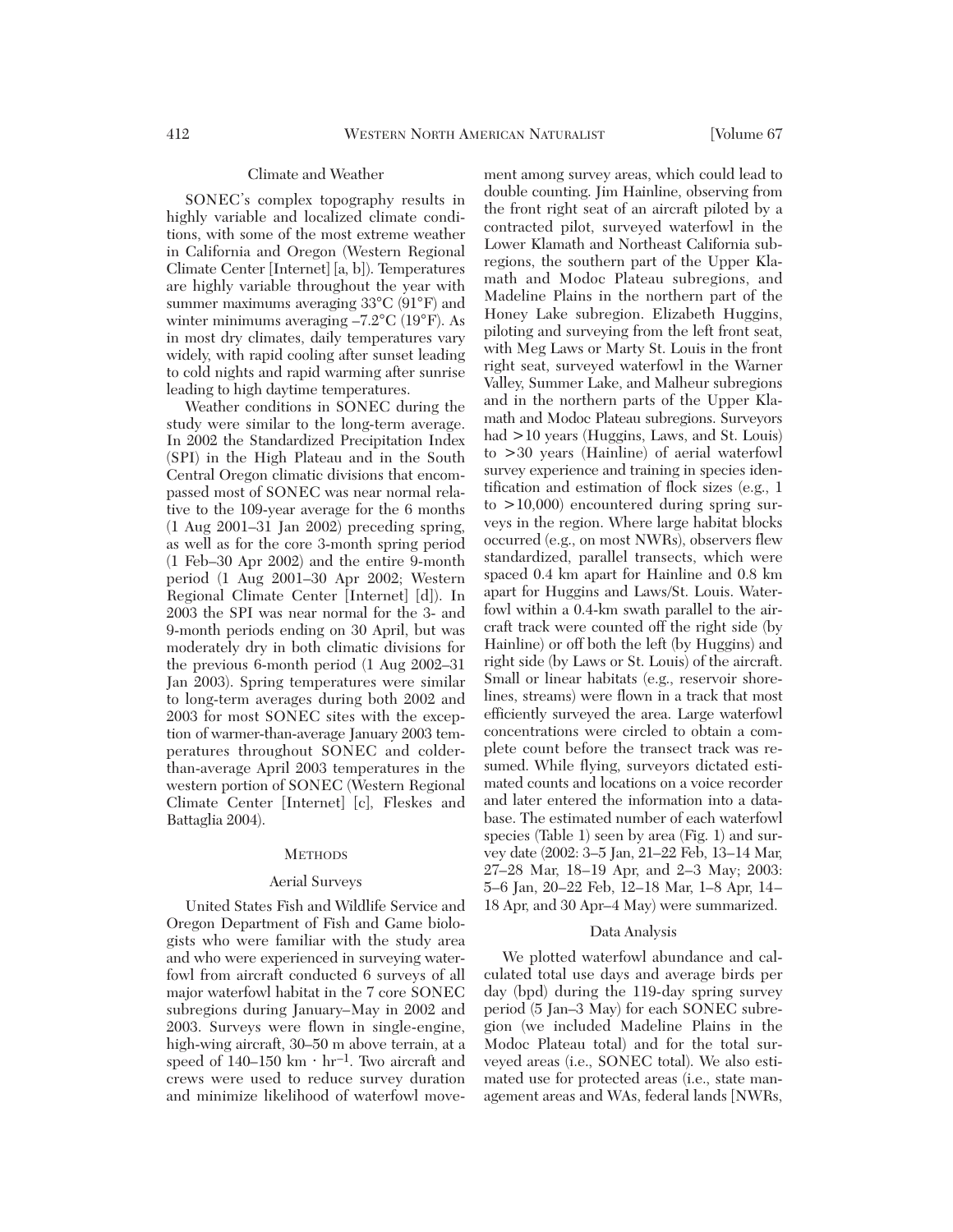| Species or group     | 2002      |                | 2003      |          | 2002-2003 average |                |
|----------------------|-----------|----------------|-----------|----------|-------------------|----------------|
|                      | bpd       | $\%$           | bpd       | $\%$     | bpd               | $\%$           |
| Dabbling ducks       | 572,400   | 53.2           | 571,800   | 53.1     | 572,100           | 53.2           |
| Northern Pintail     | 275,200   | 25.6           | 263,800   | 24.5     | 269,500           | 25.0           |
| Northern Shoveler    | 93,500    | 8.7            | 118,400   | 11.0     | 108,900           | 9.8            |
| American Wigeon      | 97,100    | 9.0            | 64,000    | 5.9      | 80,600            | 7.5            |
| Green-winged Teal    | 58,900    | 5.5            | 81,600    | 7.6      | 70,200            | 6.5            |
| Mallard              | 31,600    | 2.9            | 22,500    | 2.1      | 27,100            | 2.5            |
| Gadwall              | 15,500    | 1.4            | 20,500    | 1.9      | 18,000            | 1.7            |
| Cinnamon Teal        | 700       | 0.1            | 1000      | 0.1      | 900               | 0.1            |
| Wood Duck            | $\theta$  | $\overline{0}$ | $\theta$  | $\theta$ | $\theta$          | $\overline{0}$ |
| Diving ducks         | 145,400   | 13.5           | 99,000    | 9.2      | 122,200           | 11.4           |
| Ruddy Duck           | 49,600    | 4.6            | 28,200    | 2.6      | 38,900            | 3.6            |
| Scaup                | 45,100    | 4.2            | 25,400    | 2.4      | 35,200            | 3.3            |
| Bufflehead           | 18,500    | 1.7            | 17,600    | 1.6      | 18,100            | 1.7            |
| Canvasback           | 17,400    | 1.6            | 17,200    | 1.3      | 14,200            | 1.3            |
| Mergansers           | 7800      | 0.7            | 7600      | 0.7      | 7700              | 0.7            |
| Ring-necked Duck     | 5800      | 0.5            | 5700      | 0.5      | 5800              | 0.5            |
| Goldeneyes           | 600       | 0.1            | 1800      | 0.2      | 1200              | 0.1            |
| Redhead              | 600       | 0.1            | 1700      | 0.2      | 1200              | 0.1            |
| Geese                | 265,000   | 24.6           | 315,800   | 29.3     | 290,400           | 27.0           |
| Snow Goose and       |           |                |           |          |                   |                |
| Ross's Goose         | 122,300   | 11.4           | 172,300   | 16.0     | 147,300           | 13.7           |
| White-fronted        |           |                |           |          |                   |                |
| Goose                | 123,000   | 11.5           | 127,800   | 11.9     | 125,800           | 11.7           |
| Canada Goose         | 18,800    | 1.7            | 15.700    | 1.4      | 17,300            | 1.6            |
| Tundra Swan          | 29,800    | 2.8            | 20,200    | 1.9      | 25,000            | 2.3            |
| American Coot        | 62,900    | 5.8            | 69,500    | 6.4      | 66,200            | 6.2            |
| <b>ALL WATERFOWL</b> | 1,075,400 | 100.0          | 1,076,300 | 100.0    | 1,075,900         | 100.0          |

TABLE 1. Abundance (average birds per day [bpd]) and species composition (% of total) of waterfowl counted during aerial surveys in southern Oregon and northeastern California (SONEC) during 5 January–3 May 2002 and 2003.

Bureau of Reclamation, Bureau of Land Management, and USDA Forest Service] and private conservation organizations [i.e., TNC]) and for the Klamath Basin NWR complex. Use days, which were needed to determine regional habitat requirements (i.e., required hectares of habitat  $=$  use days  $\times$  daily energy required per individual waterfowl / energy provided per hectare of habitat), were calculated by assuming linear change in abundance between survey dates. We calculated average abundance (i.e., bpd) by dividing use days by 119 (number of days in our spring study period) to allow comparison of average abundance with other periods or areas. Because surveys required more than 1 day to complete and dates varied only slightly between years, we standardized the survey dates as 5 January, 21 February, 13 March, 30 March, 16 April, and 3 May to facilitate graphic comparison among years. To place results of our 2-year study in a longer time frame, we compared waterfowl abundance on the Klamath Basin NWR complex portion of SONEC during our study with abundance reported for the same areas during 1998–2001 and 1953–2001 (Gilmer et al. 2004). We defined peak abundance in SONEC as the single maximum count (of a species or group of species) during any of the 6 surveys conducted during our 5 January–3 May spring study period. As a measure of the importance of SONEC as a Pacific Flyway waterfowl spring migration area, we compared peak abundance that we observed in SONEC during our 5 January–3 May spring study period to winter abundance reported during the annual late-December– early January "midwinter" aerial survey for all of California plus the portion of Oregon (region 69-3) that includes SONEC (United States Fish and Wildlife Service 2002, 2003). We did not include waterfowl in more southern wintering areas (i.e., Mexico's west coast and Baja) in this comparison because (1) a significant portion of waterfowl that winter there are associated with other flyways (Bellrose 1980), (2) data for those areas were not available for both years of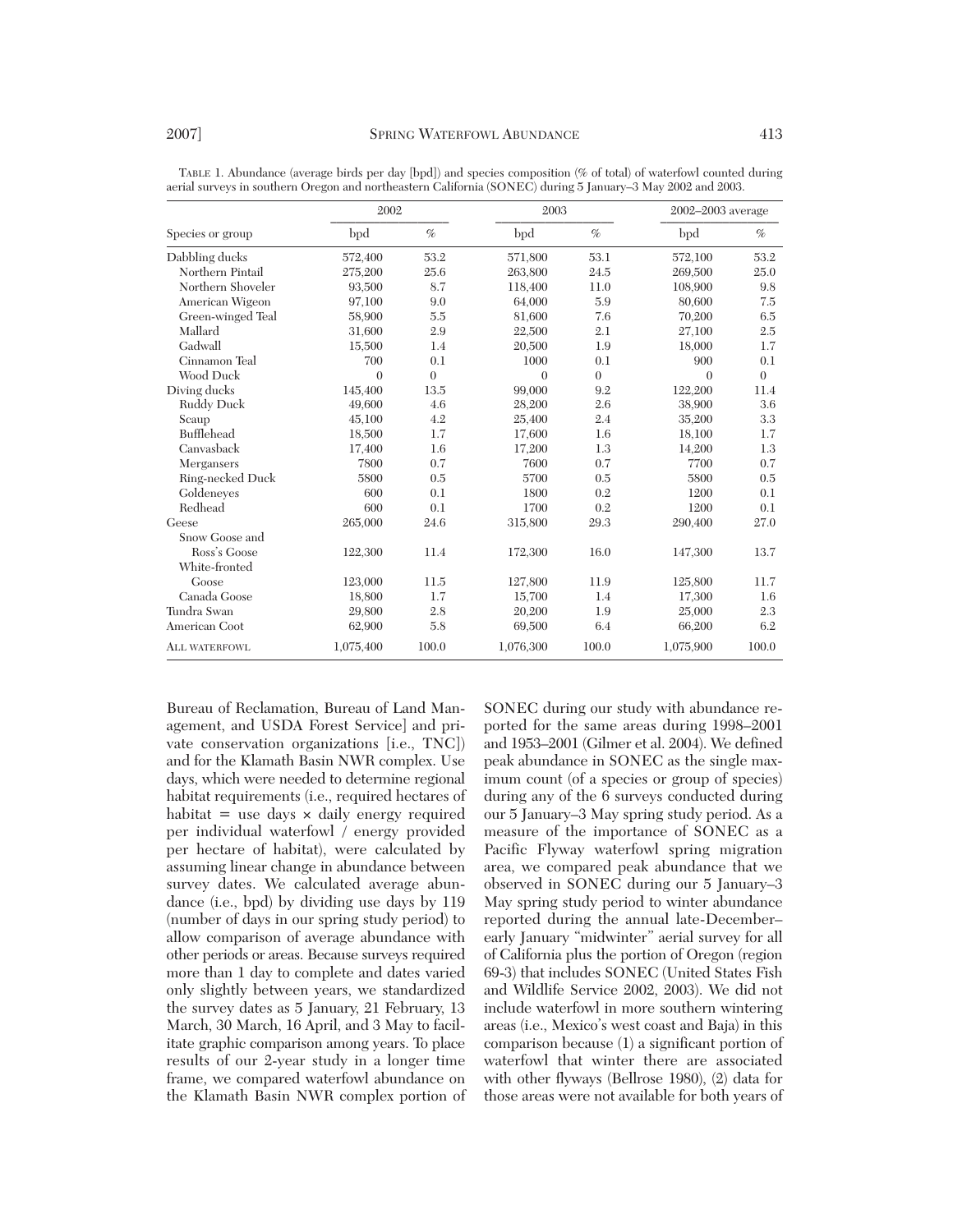

Fig. 2a–x. Abundance of waterfowl species or species groups in each southern Oregon–northeastern California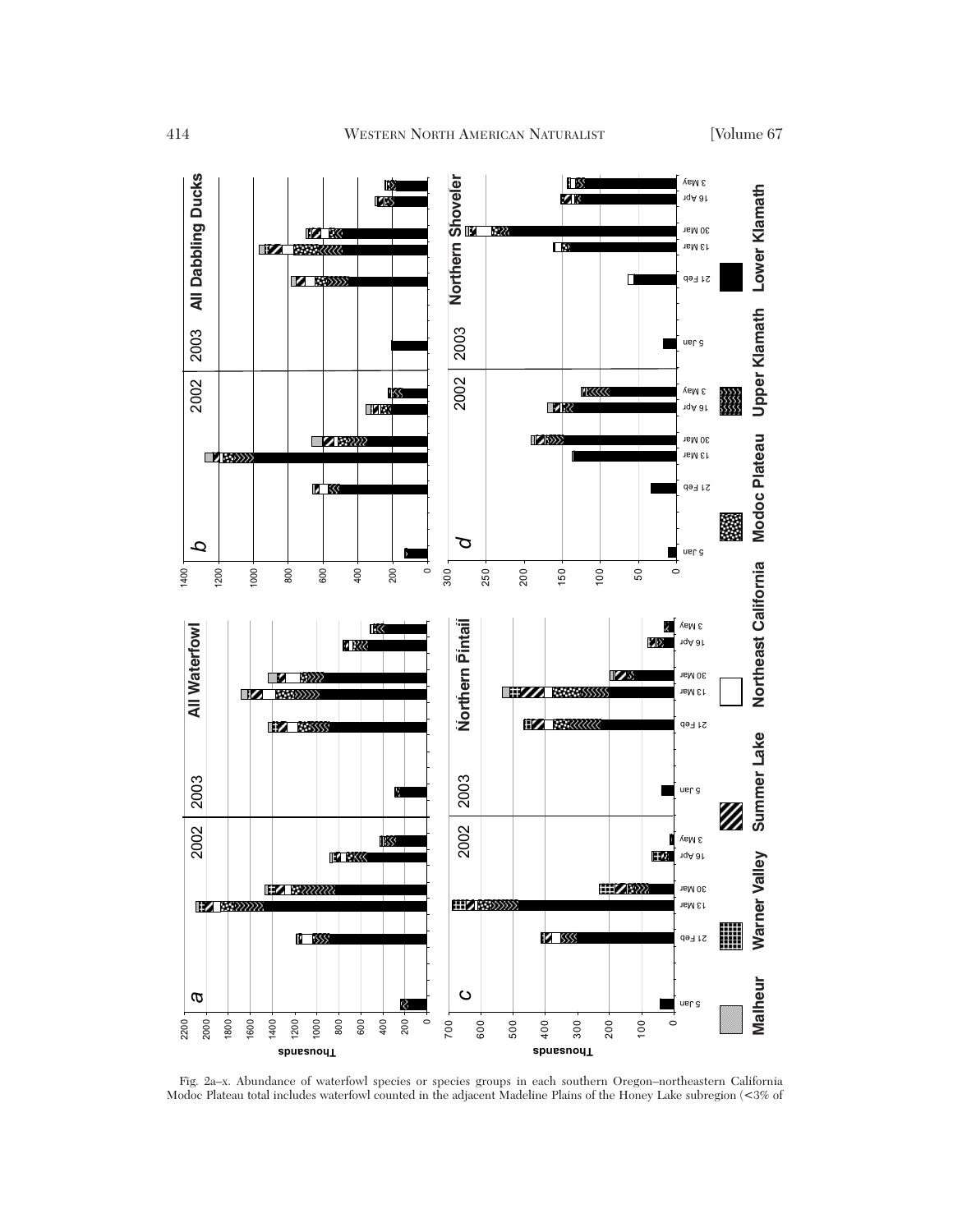

(SONEC) subregion on the dates when aerial surveys were conducted during 5 January–3 May 2002 and 2003. The the Modoc Plateau and Madeline Plains total).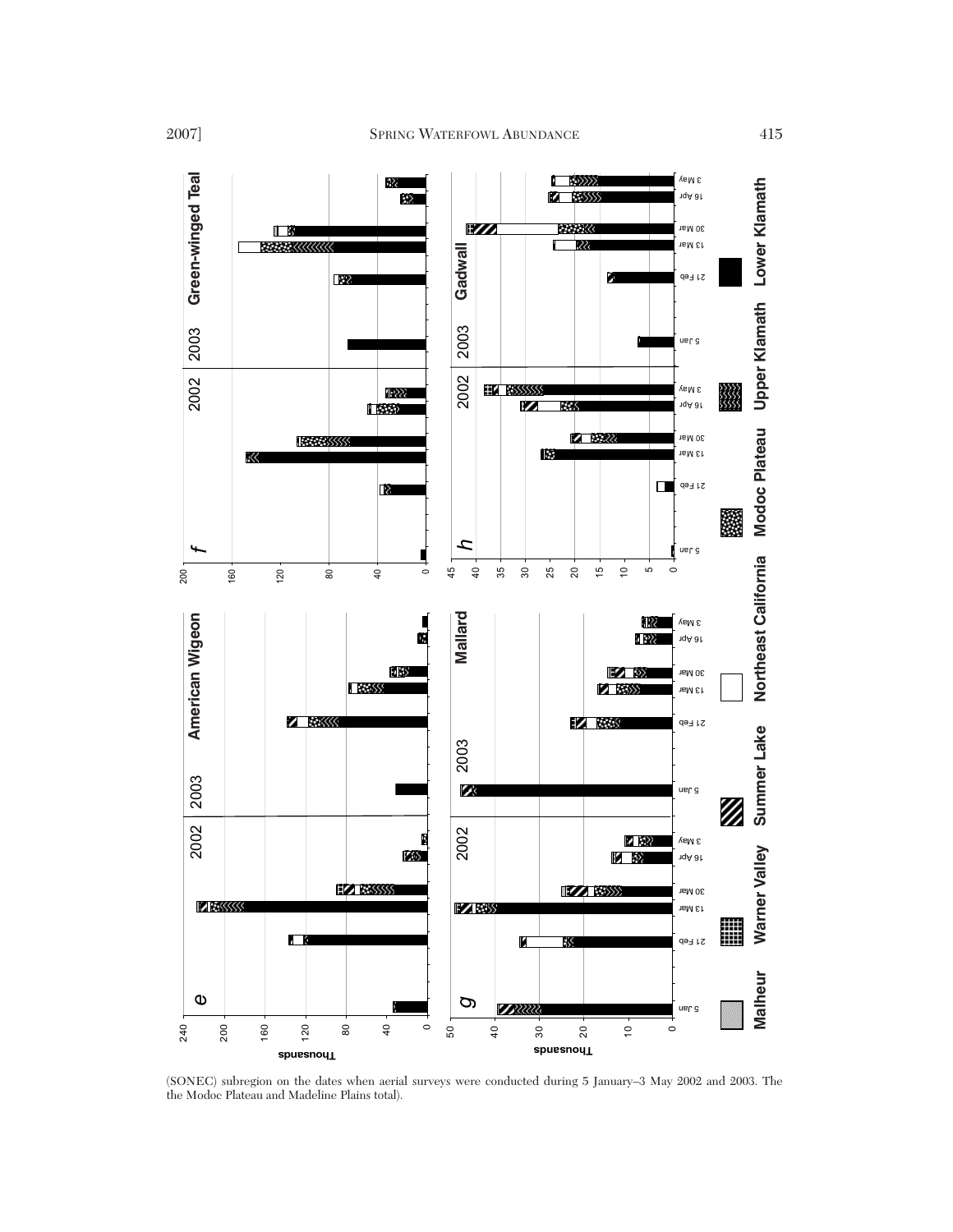

Fig. 2a–x. Continued.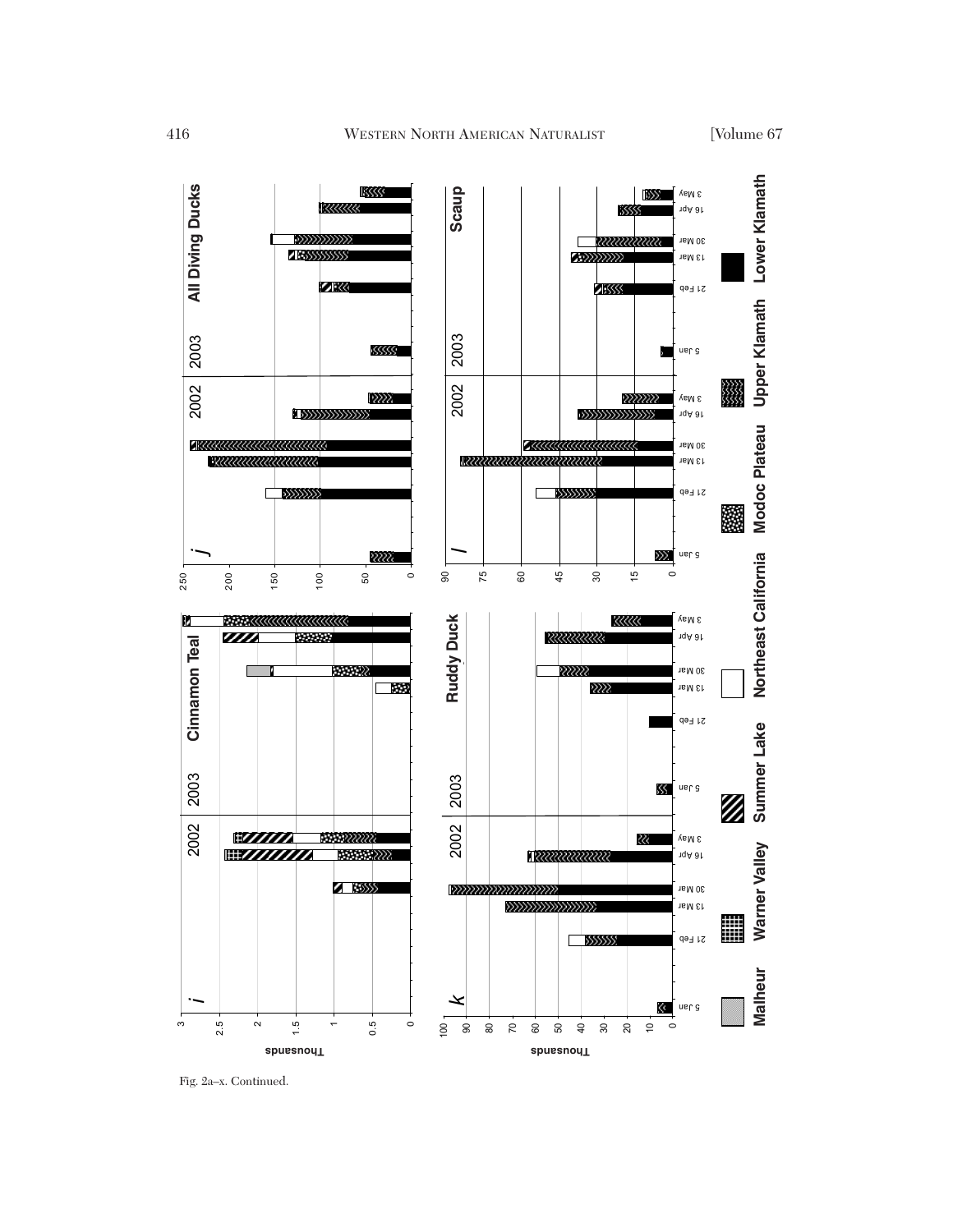

Fig. 2a–x. Continued.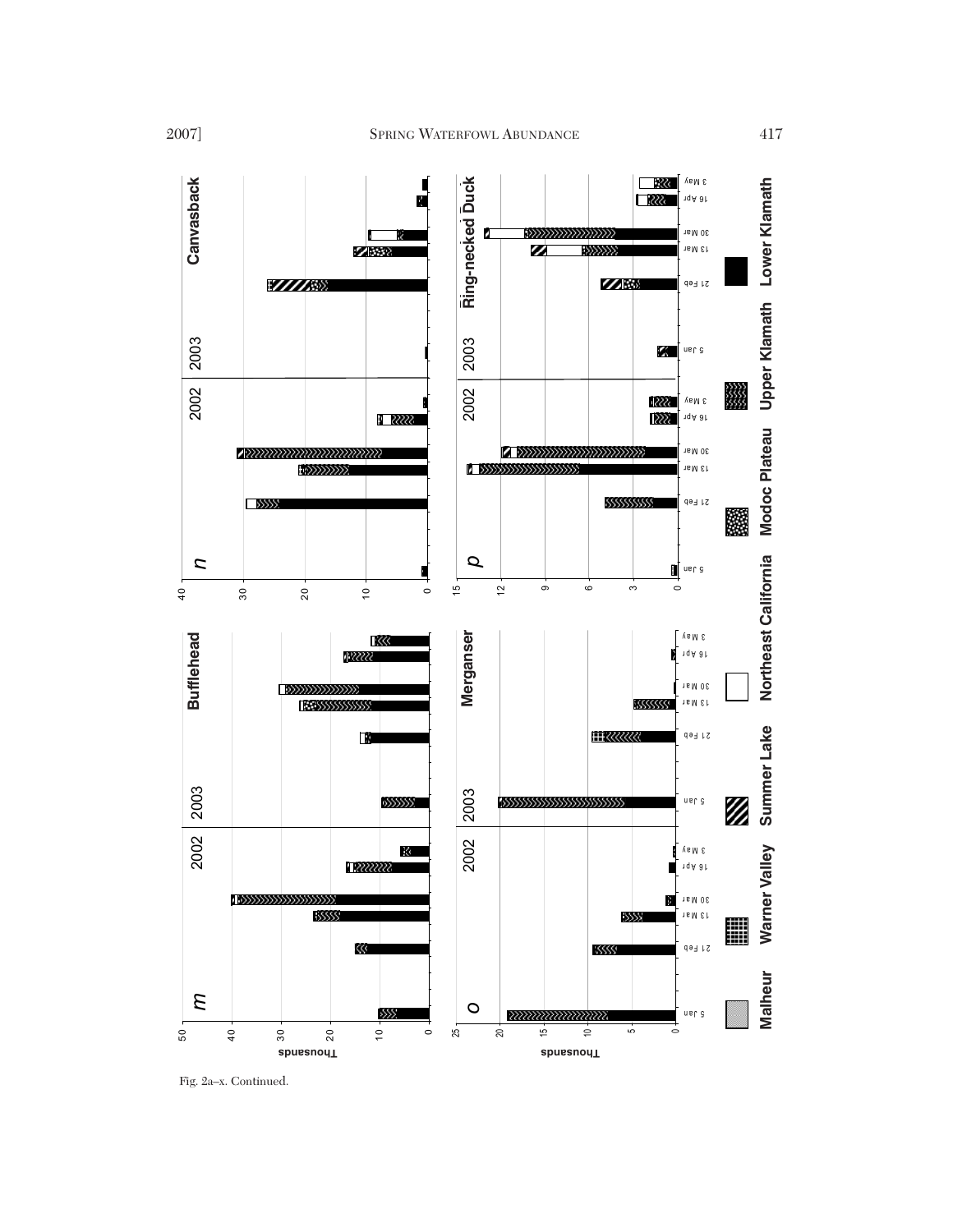

Fig. 2a–x. Continued.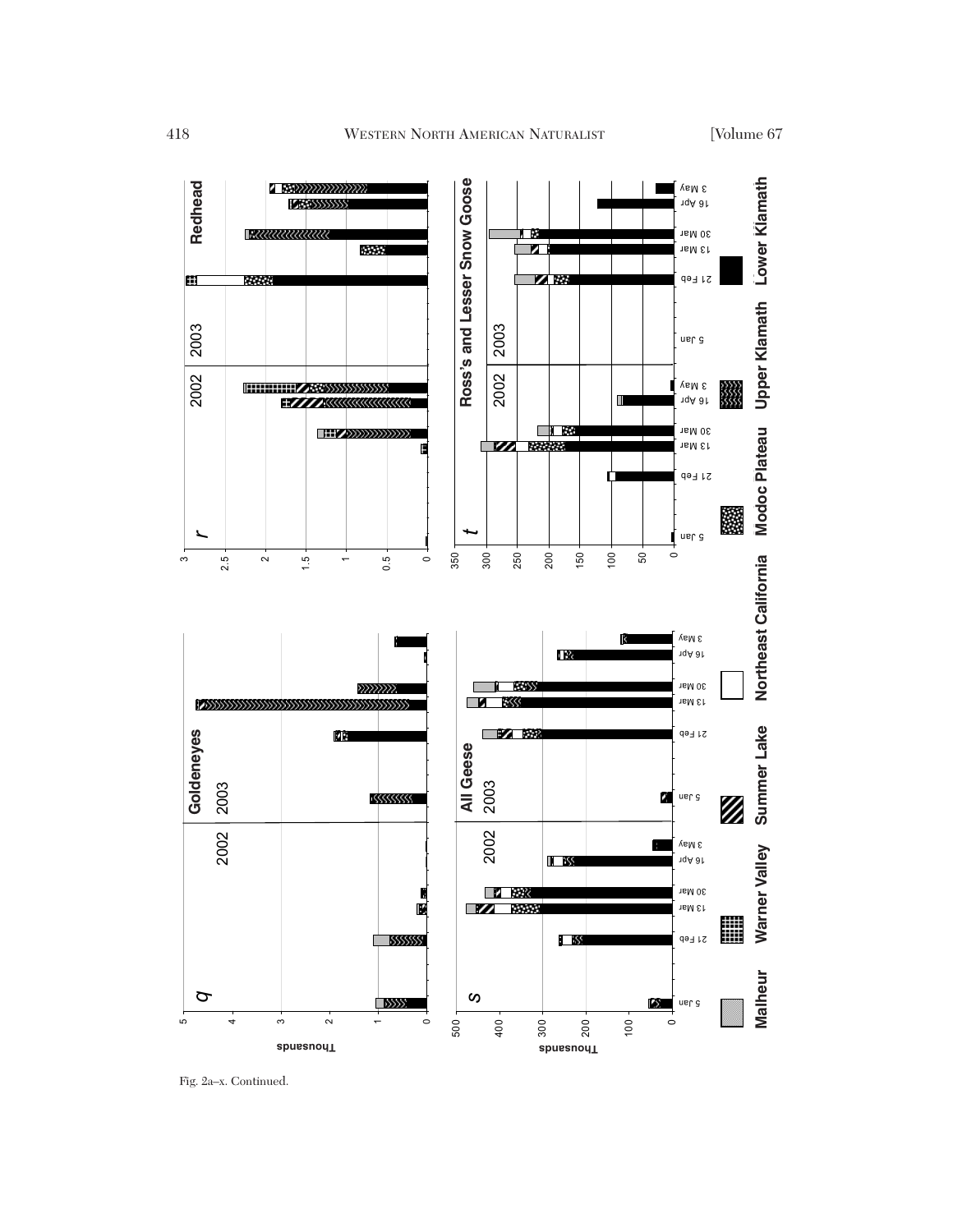

Fig. 2a-x. Continued.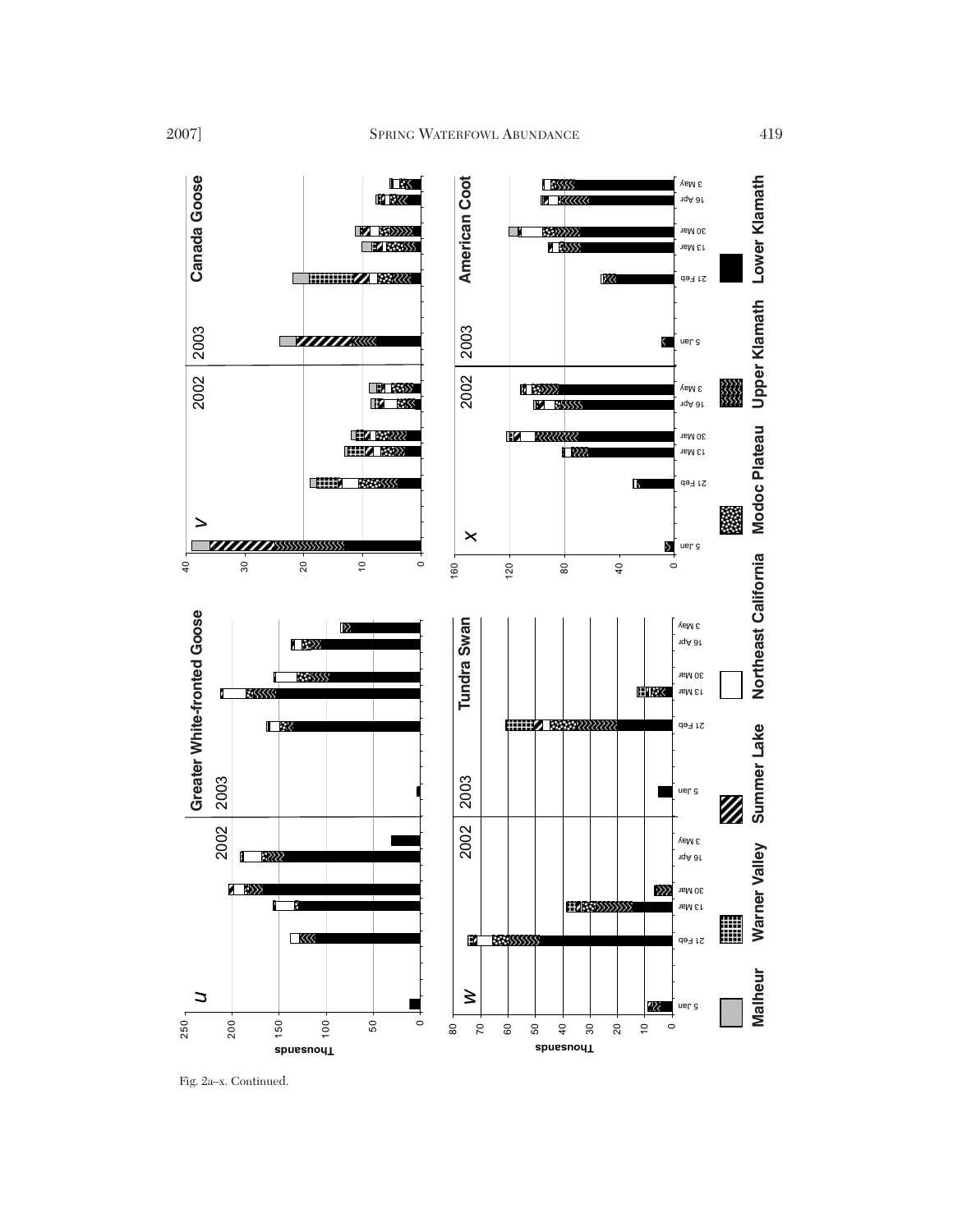|                      | 2002      |          | 2003         |          | $2002 - 2003$ average <sup>a</sup> |          |
|----------------------|-----------|----------|--------------|----------|------------------------------------|----------|
| Species or group     | peak      | $\%$     | peak         | $\%$     | peak                               | $\%$     |
| Dabbling ducks       | 1,276,900 | 54.2     | 966,700      | 38.1     | 1,121,800                          | 46.1     |
| Northern Pintail     | 689,300   | 74.3     | 532,100      | 53.9     | 610,700                            | 64.1     |
| Northern Shoveler    | 189,900   | 45.1     | 276,800      | 82.5     | 233,400                            | 63.8     |
| American Wigeon      | 227,100   | 56.7     | 137,700      | 30.5     | 182,400                            | 43.1     |
| Green-winged Teal    | 148,100   | 73.6     | 154,600      | 46.2     | 151,300                            | 59.9     |
| Mallard              | 49,100    | 19.2     | 47,800       | 15.8     | 48,500                             | 17.5     |
| Gadwall              | 38,400    | 24.2     | 41,900       | 36.0     | 40,200                             | 30.1     |
| Cinnamon Teal        | 2400      | 87.6     | 3000         | 36.4     | 2700                               | 62.0     |
| Wood Duck            | $\theta$  | $\theta$ | $\mathbf{0}$ | $\theta$ | $\theta$                           | $\theta$ |
| Diving ducks         | 242,700   | 76.0     | 153,700      | 48.7     | 198,200                            | 62.4     |
| <b>Ruddy Duck</b>    | 97,700    | 124.6    | 59,300       | 77.9     | 78,500                             | 101.2    |
| Scaup                | 84,100    | 64.3     | 40,400       | 45.5     | 62,200                             | 54.9     |
| Bufflehead           | 40,200    | 96.6     | 30,400       | 86.3     | 35,300                             | 91.4     |
| Canvasback           | 31,000    | 183.5    | 26,100       | 45.4     | 28,600                             | 114.4    |
| Mergansers           | 19,200    | 98.4     | 20,400       | 99.0     | 19,800                             | 98.6     |
| Ring-necked Duck     | 14,300    | 53.3     | 13,100       | 41.7     | 13,700                             | 47.5     |
| Goldeneves           | 1100      | 23.7     | 4700         | 83.8     | 2900                               | 53.8     |
| Redhead              | 2300      | 323.4    | 3000         | 250.0    | 2600                               | 286.7    |
| Geese                | 476,700   | 80.3     | 476,000      | 66.9     | 476,400                            | 73.6     |
| Snow Goose and       |           |          |              |          |                                    |          |
| Ross's Goose         | 307,700   | 90.5     | 293,300      | 73.3     | 300,500                            | 81.9     |
| White-fronted Goose  | 203,100   | 107.2    | 212,000      | 83.9     | 207,500                            | 95.6     |
| Canada Goose         | 19,100    | 61.2     | 24,200       | 41.3     | 31,650                             | 51.3     |
| Tundra Swan          | 74,800    | 141.0    | 61,000       | 77.7     | 68,000                             | 109.4    |
| American Coot        | 121,900   | 38.3     | 120,600      | 49.2     | 121,300                            | 43.8     |
| <b>ALL WATERFOWL</b> | 2.095.700 | 57.3     | 1.681.700    | 43.2     | 1.888.700                          | 50.3     |

TABLE 2. Peak waterfowl abundance in southern Oregon and northeastern California (SONEC) during spring and as a percentage of midwinter abundance in all of California and Oregon survey area 69-3 during 2002 and 2003.

aBrant (*Branta bernicla;* 2002: 4092; 2003: 3124), scoters (*Melanitta* spp.; 2002: 28,722; 2003: 28,958), and unidentified ducks (2002: 20,199; 2003: 18,270 [nearly all in San Francisco Bay]) were present during midwinter surveys in California (United States Fish and Wildlife Service 2002, 2003) but were excluded from this comparison because none were seen in SONEC.

our study, and (3) in recent years when surveys were flown, waterfowl there comprised <7% of Pacific Flyway totals (United States Fish and Wildlife Service 2000, 2003). We report use days, peak abundance, and bpd rounded to the nearest hundred.

# **RESULTS**

# Abundance and Species Composition

Total waterfowl-use days (ducks, geese, swans, and coots) in SONEC during the 119 day, 5 January–3 May spring period was similar during 2002 (127,977,700 use days) and 2003 (128,076,200 use days) and averaged 1,075,900 bpd (Table 1). Waterfowl abundance peaked in mid-March in both years: 2,095,700 in 2002 and 1,681,700 in 2003 (Fig. 2a). Dabbling ducks accounted for 53.2% of the waterfowl use days with dabbler abundance also peaking in mid-March in both years (Table 1, Fig. 2b). Pintails were the most abundant dabbler and waterfowl species in both years, accounting for 25.6% of the waterfowl-use days 2002 and 24.5% in 2003 ( $\bar{x} = 25.0\%$ ) Table 1). Northern Pintail abundance also peaked during the 13 March survey: 689,300 in 2002 and 532,100 in 2003 (Table 2, Fig. 2c). All other dabbling ducks combined, including (in order of decreasing bpd, Table 1) Northern Shoveler (*Anas clypeata*), American Wigeon (*Anas americana*), Green-winged Teal (*Anas crecca*), Mallard (*Anas platyrhynchos*), Gadwall (*Anas strepera*), and Cinnamon Teal (*Anas cyanoptera*), accounted for 27.6% of the 2002 and 28.6% of the 2003 waterfowl-use days. Abundance of these non-pintail dabblers (Fig. 2d–i) peaked at 587,600 in 2002 (13 Mar) and 498,100 in 2003 (30 Mar). Diving ducks, including (in order of decreasing bpd; Table 1) Ruddy Duck (*Oxyura jamaicensis*), scaup (*Aythya affinis* and *Aythya marila*), Bufflehead (*Bucephala albeola*), Canvasback (*Aythya valisineria*), mergansers (mostly *Mergus merganser*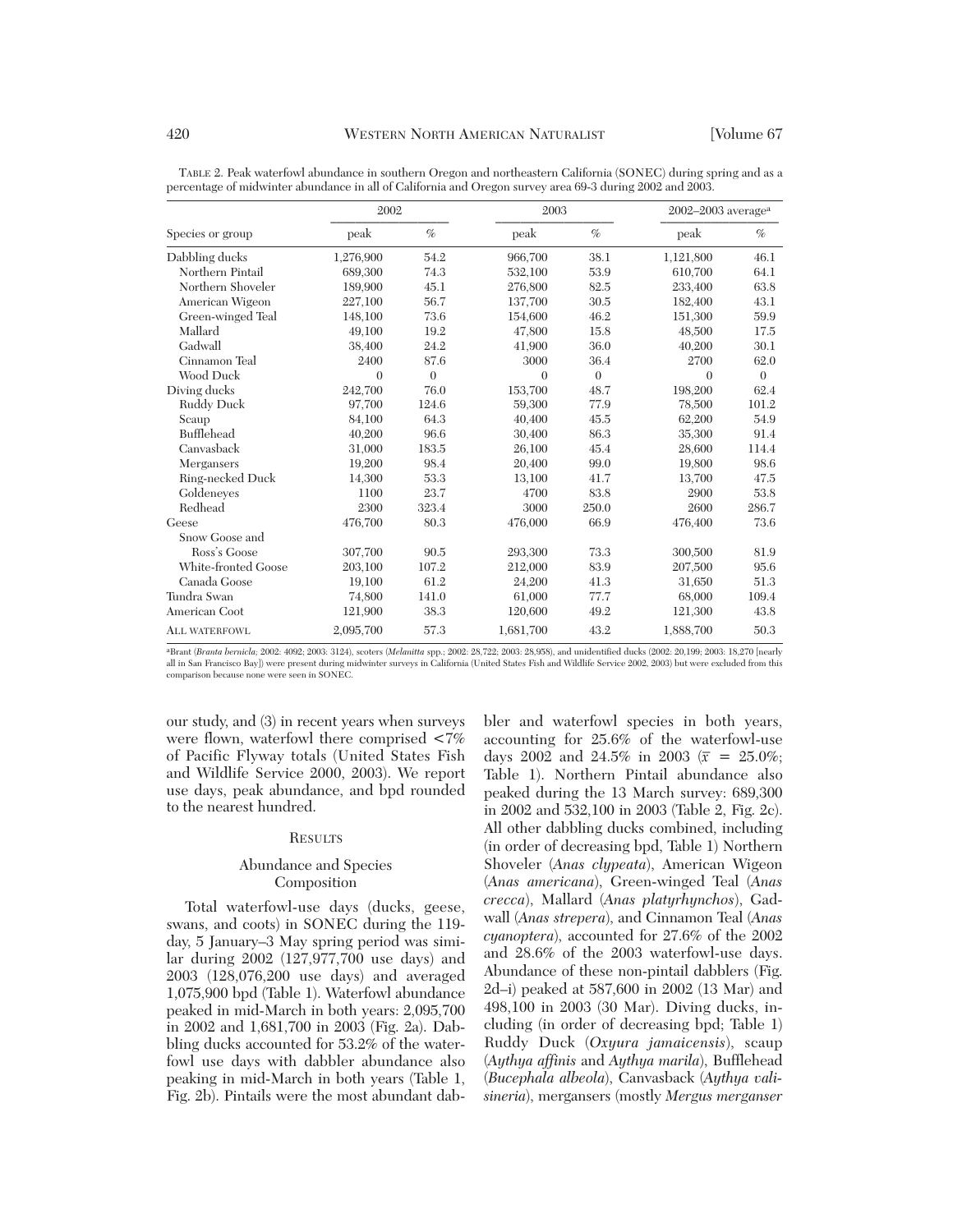TABLE 3. Difference (and percentage change) between 2003 and 2002 in average birds per day and peak abundance of waterfowl in southern Oregon and northeastern California (SONEC) during spring (5 January–3 May); and winter waterfowl abundance reported by the United States Fish and Wildlife Service for all of California and Oregon survey area 69-3a.

| Species or group     | SONEC birds per day   | SONEC peak abundance   | Winter abundance <sup>a,b</sup> |
|----------------------|-----------------------|------------------------|---------------------------------|
| Dabbling ducks       | $-600 (-0.1\%)$       | $-310,200$ $(-24.3\%)$ | $+168,100 (+7.1\%)$             |
| Diving ducks         | $-46,400$ $(-31.9\%)$ | $-89,000 (-36.6\%)$    | $-3,800(-1.2\%)$                |
| Geese                | $+50,800 (+19.2\%)$   | $-700(-0.1\%)$         | $+117,800 (+19.8\%)$            |
| Tundra Swan          | $-9,500(-32.1\%)$     | $-13,800(-18.4\%)$     | $+25,500 (+48.0\%)$             |
| American Coot        | $+6,600 (+10.5%)$     | $-1,300(-1.1\%)$       | $-73,200(-23.0\%)$              |
| <b>ALL WATERFOWL</b> | $+800 (+0.08\%)$      | $-415,000$ $(-19.8\%)$ | $+235,700 (+6.5%)$              |

aUnited States Fish and Wildlife Service 2002 bUnited States Fish and Wildlife Service 2003

and *Lophodytes cucullatus* but some *Mergus serrator*), Ring-necked Duck (*Aythya collaris*), goldeneyes (*Bucephala clangul* and *Bucephala islandica*), and Redhead (*Aythya americana*), accounted for 13.5% of the 2002 and 9.2% of the 2003 waterfowl-use days (Table 1). Diving duck abundance peaked at 242,700 in 2002 (30 Mar) and 153,700 in 2003 (30 Mar; Table 2, Fig. 2j–r). White geese (Ross's Goose [*Chen rossii*] and Lesser Snow Goose [*Chen caerulescens*]), Greater White-fronted Geese (*Anser albifrons*), and Canada Geese (*Branta canadensis*) accounted for 24.6% of the 2002 and 29.3% of the 2003 waterfowl-use days. Goose abundance peaked at 476,700 in 2002 and at 476,000 in 2003 in March for all geese combined, white geese, and White-fronted Geese, but in January for Canada Geese (Figs. 2s–v). Tundra Swans (*Cygnus columbianus*) accounted for 2.8% of the 2002 and 1.9% of the 2003 waterfowl-use days with peak abundance of 74,800 in 2002 and 61,000 in 2003 (Fig. 2w). American Coots (*Fulica americana*) accounted for 5.8% of the 2002 and 6.4% of the 2003 waterfowl-use days with peak abundance of 121,900 in 2002 and 120,600 in 2003 (Fig. 2x).

Although total waterfowl-use days during 2003 changed little (+0.08%) from 2002, abundance of some species differed among years (Table 1). Dabbling duck–use days in 2003 were nearly identical (–0.1%) to those in 2002, but diving duck use was down 32% and goose use was up 19%. Abundance varied more between years for individual species than for species groups. Use days were higher in 2003 than in 2002 for Northern Shoveler (+27%), Green-winged Teal (+39%), Gadwall (+33%), Cinnamon Teal (+43%), Goldeneyes  $(+209\%)$ , Redhead  $(+164\%)$ , white geese

(+41%), Greater White-fronted Goose (+3%), and American Coot (+10%). Use days were lower in 2003 than in 2002 for Northern Pintail (–4%), American Wigeon (–34%), Mallard (–29%), Ruddy Duck (–43%), scaup (–44%), Bufflehead (–5%), Canvasback (–37%), mergansers (–2%), Ring-necked Duck (–1%), Canada Goose (–16%), and Tundra Swan (–32%).

# Percentage of Winter Population Using SONEC During Spring

A large proportion of waterfowl that wintered in California and southern Oregon used SONEC during the spring migration period. Peak spring abundance in SONEC during 2002 and 2003 averaged 50.3% of the midwinter abundance in California and Oregon survey region 69-3 for all waterfowl, 46.1% for dabbling ducks, 62.4% for diving ducks, 68.8% for geese, 109.4% for swans, and 43.8% for coots (Table 2). Peak spring abundance of pintails in SONEC averaged 64.1% of their midwinter abundance in California and southern Oregon. A lower percentage of wintering Mallard (17.5%) and Gadwall (30.1%) than other dabblers (43.6%–64.1%) and a lower percentage of Canada Goose (51.3%) than other geese (81.9–95.6%) used SONEC during spring (Table 2). A greater percentage of the wintering Bufflehead (91.4%), mergansers (98.6%), Ruddy Duck (101.2%), Canvasback (114.4%), and Redhead (286.7%) than other diving ducks (47.4%–54.9%) used SONEC during spring.

Midwinter waterfowl abundance in California and southern Oregon in 2003 was 6.5% greater than in 2002, but peak spring waterfowl abundance in SONEC in 2003 was 19.8% lower than in 2002 (Table 3). Thus, SONEC peak spring abundance represented a lower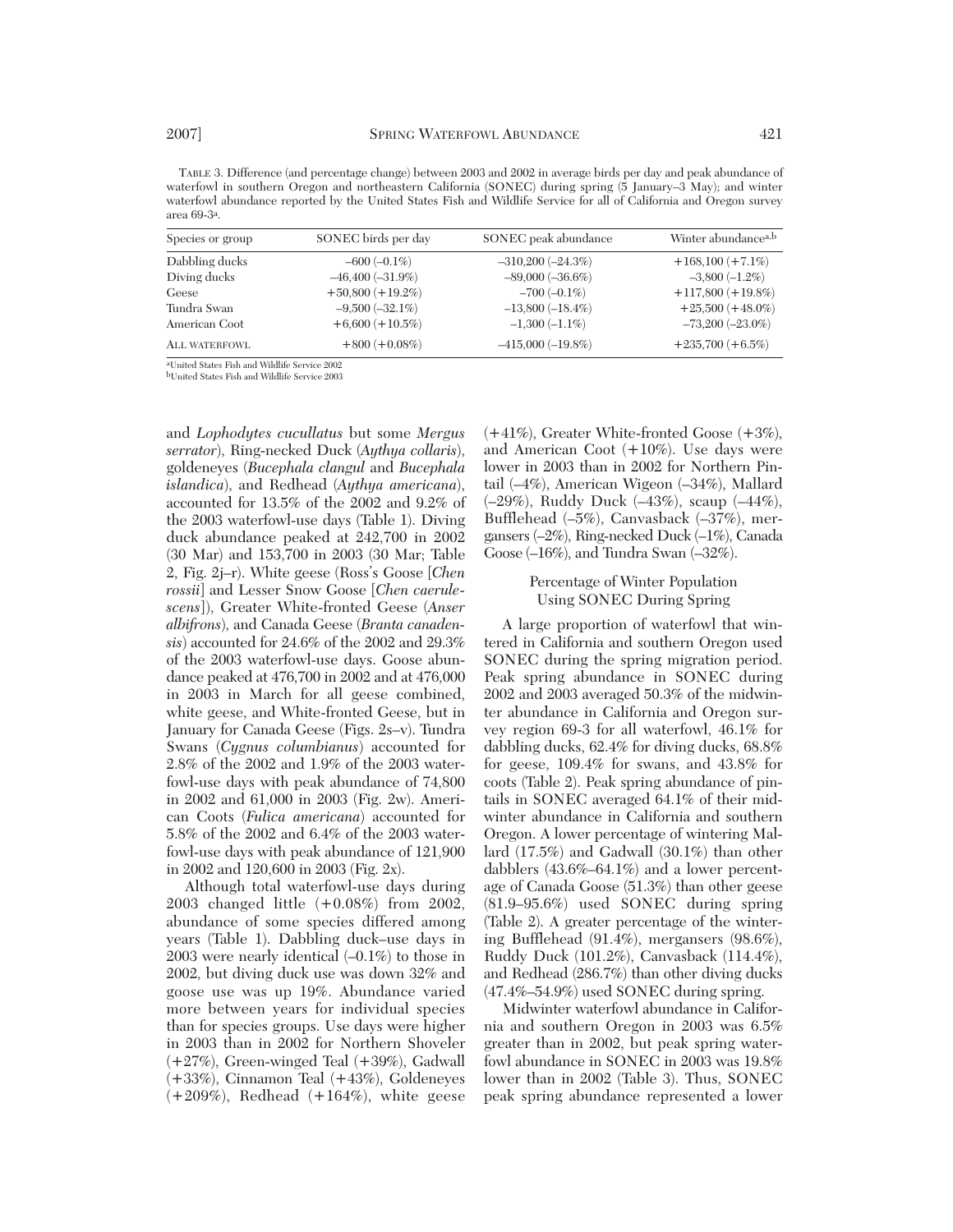|                      |                | Distribution of use days among subregions $(\%)$ |                  |                         |                               |                       |                |                |
|----------------------|----------------|--------------------------------------------------|------------------|-------------------------|-------------------------------|-----------------------|----------------|----------------|
| Species or group     | Total use days | Lower<br>Klamath                                 | Upper<br>Klamath | Northeast<br>California | Modoc<br>Plateau <sup>a</sup> | Summer Warner<br>Lake | Valley         | Malheur        |
| Dabbling ducks       | 68,077,400     | 66                                               | 12               | $\overline{5}$          | 7                             | 6                     | $\overline{4}$ | 1              |
| Northern Pintail     | 32,068,600     | 57                                               | 15               | $\overline{4}$          | 8                             | 8                     | 6              | $\mathbf{1}$   |
| Northern Shoveler    | 12,606,200     | 84                                               | $\overline{4}$   | 4                       | $\overline{2}$                | 3                     | <1             | 1              |
| American Wigeon      | 9,586,900      | 71                                               | 10               | 6                       | $\overline{7}$                | $\overline{4}$        | $\mathbf{2}$   | <1             |
| Green-winged Teal    | 8,355,100      | 74                                               | 11               | $\overline{5}$          | 9                             | <1                    | <1             | <1             |
| Mallard              | 3,222,800      | 67                                               | 8                | 8                       | 6                             | 7                     | $\overline{2}$ | 1              |
| Gadwall              | 2,141,600      | 66                                               | 6                | 13                      | $\overline{7}$                | 6                     | $\overline{2}$ | <1             |
| Cinnamon Teal        | 96,300         | 26                                               | 13               | 21                      | 18                            | 17                    | $\mathfrak{2}$ | 3              |
| <b>Wood Duck</b>     | $\theta$       |                                                  |                  |                         |                               |                       |                |                |
| Diving ducks         | 14,538,500     | 49                                               | 41               | $\overline{4}$          | $\overline{2}$                | 3                     | 1              | 1              |
| Ruddy Duck           | 4,633,600      | 54                                               | 41               | $\overline{5}$          | <1                            | <1                    | <1             | <1             |
| Scaup                | 4,192,700      | 40                                               | 49               | $\overline{5}$          | $\overline{2}$                | 3                     | <1             | <1             |
| Bufflehead           | 2,148,400      | 60                                               | 34               | $\overline{2}$          | 3                             | 1                     | <1             | <1             |
| Canvasback           | 1,687,200      | 58                                               | 24               | $\overline{5}$          | 3                             | 8                     | $\mathbf{2}$   | $<$ 1          |
| Mergansers           | 912,400        | 42                                               | 52               | <1                      | 1                             | 1                     | 3              | <1             |
| Ring-necked Duck     | 687,100        | 36                                               | 44               | 10                      | 3                             | $\overline{7}$        | <1             | <1             |
| Goldeneves           | 139,500        | 34                                               | 53               | <1                      | $\overline{2}$                | 3                     | $\mathbf{1}$   | 7              |
| Redhead              | 137,700        | 46                                               | 26               | 8                       | 9                             | $\overline{5}$        | 6              | 1              |
| Geese                | 34,558,100     | 72                                               | $\overline{5}$   | $\overline{7}$          | 6                             | $\overline{4}$        | $\mathbf{1}$   | $\overline{5}$ |
| Snow Goose and       |                |                                                  |                  |                         |                               |                       |                |                |
| Ross's Goose         | 17,531,600     | 73                                               | <1               | 5                       | 8                             | $\overline{5}$        | <1             | 9              |
| White-fronted        |                |                                                  |                  |                         |                               |                       |                |                |
| Goose                | 14,973,200     | 79                                               | 7                | 9                       | $\overline{4}$                | 1                     | <1             | <1             |
| Canada Goose         | 2,053,200      | 23                                               | 20               | 7                       | 11                            | 17                    | 12             | 9              |
| Tundra Swan          | 2,974,170      | 48                                               | 22               | 5                       | 11                            | $\overline{4}$        | 9              | <1             |
| American Coot        | 7,878,900      | 69                                               | 16               | 7                       | 3                             | $\mathbf{2}$          | 1              | 1              |
| <b>ALL WATERFOWL</b> | 128,027,000    | 66                                               | 14               | 6                       | 6                             | $\overline{4}$        | 3              | $\mathbf{2}$   |

TABLE 4. Total waterfowl-use days for all of the southern Oregon and northeastern California (SONEC) study region and distribution of use days among SONEC subregions during 5 January–3 May (2002–2003 average).

<sup>a</sup>Includes waterfowl counted on the adjacent Madeline Plains of the Honey Lake subregion. Inclusion did not change the rounded percentages shown because Madeline Plains accounted for <3% of waterfowl use on Modoc Plateau and Madeline Plains combined.

percentage of wintering waterfowl abundance in 2003 than in 2002 (43.2% vs. 57.3%, Table 2). This trend was consistent for all species except Northern Shoveler, Gadwall, goldeneyes, mergansers, Canada Goose, and American Coot (Table 2). Neither waterfowl bpd nor peak abundance in SONEC during spring closely tracked changes in wintering waterfowl abundance in California and southern Oregon (Table 3).

# Temporal Abundance Patterns

Except for a greater mid-March peak in 2002 than in 2003, the temporal pattern of waterfowl abundance in SONEC overall was similar in both years (Fig. 2a). Waterfowl abundance peaked during mid- or late March in all subregions in both years, except for in the Northeast California subregion in 2002 and the Warner Valley subregion in 2003, where abundance peaked during the late-February survey.

Abundance patterns in SONEC varied among species (Fig. 2a–x). Abundance of swans peaked (21 Feb) and declined earlier than abundance of other waterfowl. Abundance peaked during late February to late March and then declined for most other migrants, including pintails, Green-winged Teal, American Wigeon, Canvasback, scaup, Ring-necked Duck, Bufflehead, Ruddy Duck, goldeneyes, white geese, and Greater White-fronted Geese. Greater White-fronted Geese remained abundant in SONEC later than white geese. Abundance of Northern Shovelers, Gadwall, Cinnamon Teal, Redheads, and American Coots peaked (in 1 or both years) and was maintained later than abundance for other waterfowl species. Mallards, mergansers, and Canada Geese were as or more abundant in SONEC during the early January survey than during any later survey.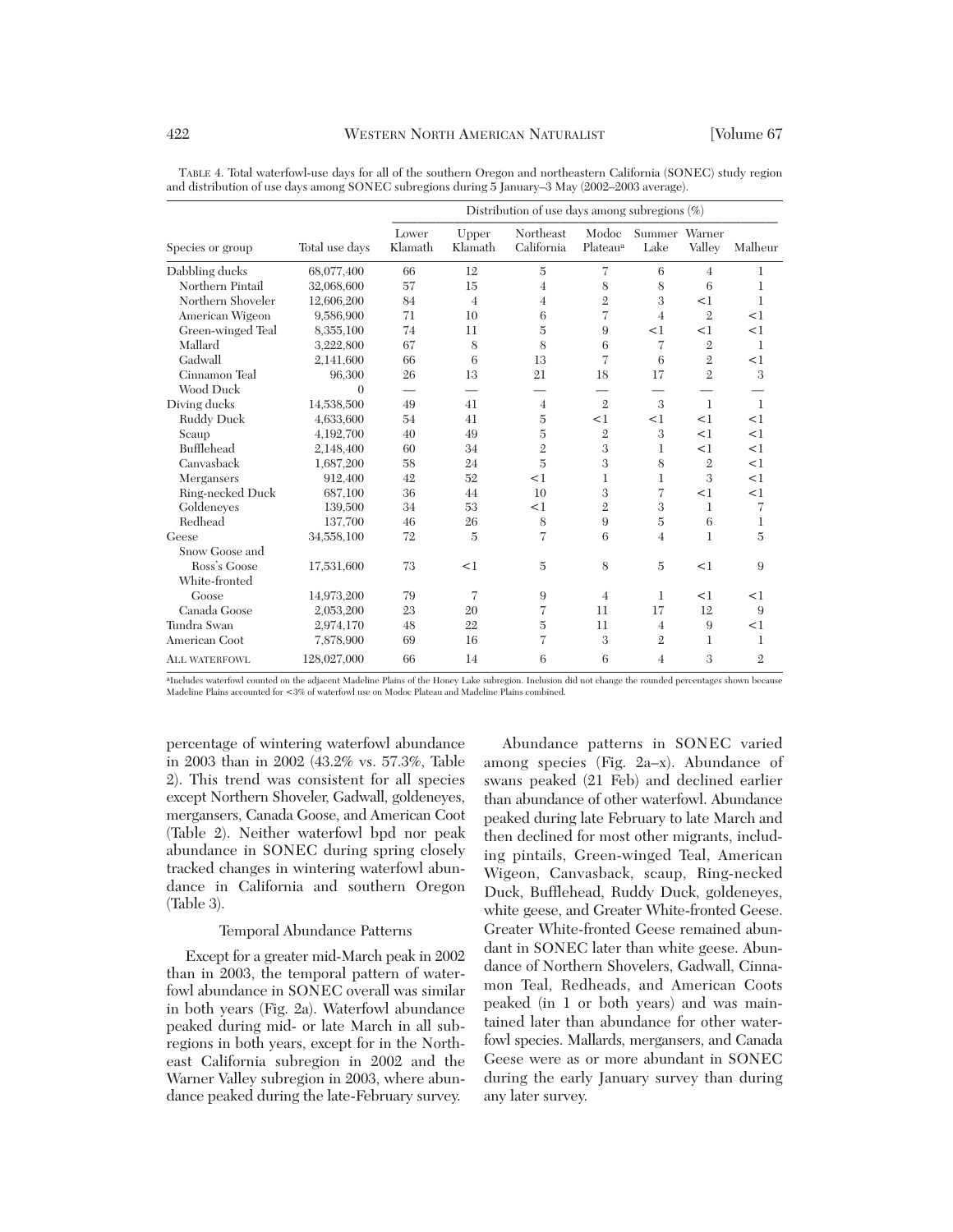# Distribution Among SONEC Subregions

Waterfowl distribution was similar in both years, with most use in the Lower (66%) and Upper (14%) Klamath subregions; 2%–6% occurred in each of the other subregions (Table 4). Distribution of dabbling ducks and coots among subregions was similar to the overall distribution of waterfowl (Table 4). However, diving duck use was much greater in the Upper Klamath subregion and resulted in a relatively even split of diving duck use between the Upper and Lower Klamath subregions. In contrast, goose use was slightly more concentrated in the Lower Klamath subregion than was dabbling duck use and coot use. Swan use, though occurring mostly in the Lower Klamath subregion (similar to use by other waterfowl groups), was more evenly distributed among subregions than other waterfowl use. Distribution of most species was similar to their species group except that both Cinnamon Teal and Canada Goose were much more evenly distributed among subregions than other species within their group (Table 4). Distribution among subregions also varied somewhat among survey dates. For instance, although the Lower Klamath subregion was overall the single most important subregion for most dabbling duck species, during late spring other subregions supported up to 95% of the American Wigeon and 78% of the Northern Pintail in SONEC (Fig. 2b–i). Thus, although the Lower Klamath subregion received the greatest overall waterfowl use, all subregions were important to 1 or more species during part of the spring (Fig. 2a–x).

### Distribution by Ownership

Each spring, 75% of all waterfowl use in SONEC occurred on protected areas. A higher percentage of American Coot  $(81.5\%)$ , dabbling ducks (80.5%), and geese (70.5%) were on protected areas than diving ducks (60.4%) and swans (49%). Among dabbling ducks, the percentage was lowest for Cinnamon Teal (61.8%) and Northern Pintail (74.7%) and highest for Northern Shoveler (88.5%) and Green-winged Teal (91.9%), with 76.4%–81.1% of the use of other dabblers on protected areas. Among diving ducks, the percentage was lowest for mergansers (35.1%), goldeneyes (43.8%), and scaup (55.5%), and highest for Canvasback (78.2%), with 59.2%–70.8% of the use of other

divers on protected areas. Only 42.7% of Canada Geese were on protected areas compared to 71% of White-fronted Geese and 73.4% of white geese. The difference between the 2002 and 2003 percentage on protected areas was <10% for geese, swans, coots, and all dabblers except Cinnamon Teal (2002: 47%, 2003: 72.1%; difference: 25.1%). However, the 2003 percentage on protected areas was >10% higher than the 2002 percentage for Ruddy duck (2002: 55.2%; 2003: 66.3%), scaup (2002: 49.7%; 2003: 66.0%), and Ring-necked Duck (2002: 63.8%; 2003: 76.5%), and >10% lower than the 2002 percentage for mergansers (2002: 46.5%; 2003: 23.5%).

The percentage of waterfowl counted on protected areas varied greatly among subregions. Most waterfowl use in Lower Klamath (87.8%), Malheur (74.4%), Modoc Plateau (64.6%), and Upper Klamath (64.2%), and some waterfowl use in Summer Lake (34.5%) and Northeastern California (27.3%) occurred on protected areas; however, none of the waterfowl use in the Warner Valley subregion occurred on protected areas.

# Abundance on Klamath Basin NWR: 2002–2003 vs. 1953–2001

Spring waterfowl abundance (bpd) on the Klamath Basin NWR complex within SONEC during 2002–2003 (568,500 bpd) averaged 42% greater than during 1998–2001 (Gilmer et al. 2004) and 58.3% greater than during 1953– 2001 (Gilmer et al. 2004); however, the difference varied among species groups. Abundance during 2002–2003 compared to 1998–2001 and 1953–2001 was 56.4% and 66.1% greater for dabbling ducks, 4.5% and 44.1% greater for diving ducks, 19.9% and 37.5% greater for geese, 64.1% and 100% greater for coots, and 12.6% and 77.5% greater for swans, respectively. Change in abundance of individual species varied much more than for species groups. Similar to the result for species groups, the abundance of most species during 2002–2003 was greater than it was during earlier periods. However, abundance during 2002–2003 was lower than during both 1998–2001 and 1953– 2001 for Mallard (–20.6%, –31.8%), Redhead (–18.4%, –54.9%) and Canada Goose (–33.7%, –76%) and lower than during 1998–2001 for Ruddy Duck (–11.3%) and Ring-necked Duck  $(-16.4\%).$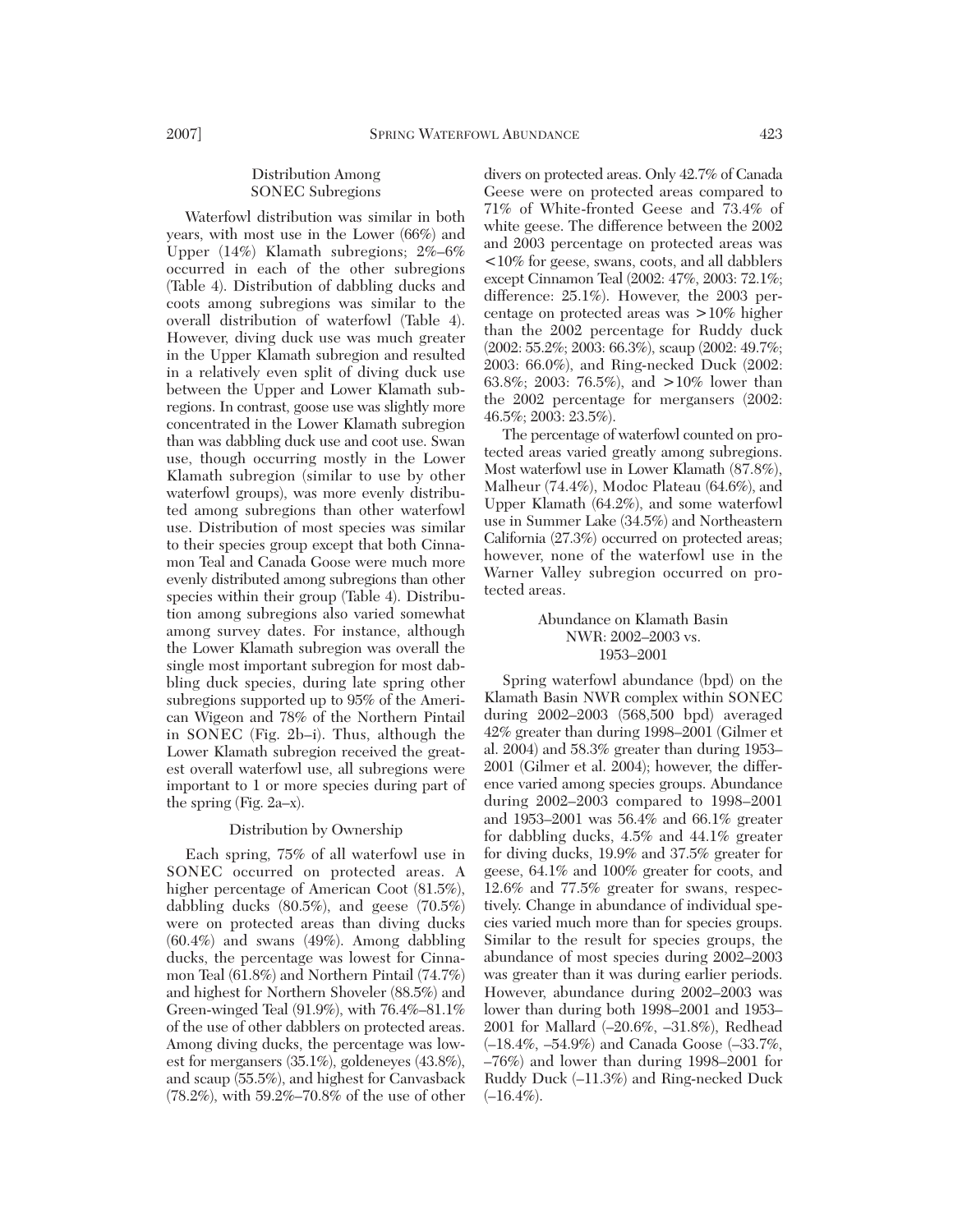#### **DISCUSSION**

# Importance of SONEC to Waterfowl

SONEC provides critical spring habitat to a majority of waterfowl that winter in California and southern Oregon. Estimated peak waterfowl abundance in SONEC during spring 2002 and 2003 averaged 50.3% of the midwinter waterfowl abundance in California (all survey regions) and southern Oregon (69-3 survey region). Northern Pintail, a species of special concern, was the most common species that used SONEC. Estimated peak spring abundance of pintails in SONEC was 64.1% of their winter abundance in California and southern Oregon, which was even greater than most other species. Further, we did not adjust our peak spring abundance estimates for SONEC areas that we did not survey, and we did not account for the many individuals that migrated through the region before or after the peak. Also, true peak abundance may have occurred on a date that we did not survey. Thus, our measure of peak abundance provides only a minimal estimate of the true percentage of the wintering waterfowl population that used SONEC.

# Potential Factors Impacting Waterfowl Use of SONEC

A variety of factors including weather, waterfowl population size, available habitat, and each species' ecology likely influenced the magnitude, timing, and distribution of waterfowl use in SONEC during spring. Although additional research is needed to better determine the importance of each factor, a discussion of the general relationship between each factor and waterfowl use, which was indicated by our data, may be informative for resource managers.

WEATHER.—Waterfowl use (total and average bpd) was similar in both spring seasons, but peak abundance was about 25% higher in 2002 than in 2003 (Fig. 2a). Weather conditions within SONEC were near average in both years and do not explain the slightly different patterns of waterfowl abundance during 2002 and 2003. However, record cold prevailed to the north of SONEC during spring 2002 (see Miller et al. 2005). We speculate that frozen habitats to the north of SONEC

prevented early migrants from leaving SONEC during 2002, resulting in an aggregation of both early and later migrants in SONEC and greater peak abundance.

SIZE OF WINTERING POPULATION.—Neither waterfowl use (total or bpd) nor peak abundance in SONEC during spring 2002 and 2003 closely tracked the changes in waterfowl abundance in California and Oregon wintering areas (Table 3). Gilmer et al. (2004) also reported that only a small portion of annual variability in spring waterfowl use of the Klamath Basin NWR complex portion of SONEC during 1953–1976 ( $r^2 = 0.00$ ,  $P = 0.85$ ) and 1977–2001 ( $r^2 = 0.21$ ,  $P = 0.02$ ) was explained by changes in midwinter waterfowl abundance, and they suggested that survey imprecision could explain the poor tracking. Thus, existing information indicates that the wintering population size does not have a large influence on waterfowl use or peak abundance in SONEC during spring, although more precise surveys are needed to better determine the relationship.

CARRYING CAPACITY OF THE SONEC LAND-SCAPE.—Our finding that the total number of waterfowl-use days in SONEC in 2003 was only 0.08% greater than in 2002, while wintering abundance was 6.5% greater, suggests that under average environmental conditions (as occurred during our study), the SONEC landscape may be able to support no more than about 128 million waterfowl-use days during spring. However, the difference in the annual change of spring and winter waterfowl abundance that we observed was not great and was probably well within the precision of winter and spring surveys. Also, wider variation in annual precipitation than during our study could result in greater annual variation in the carrying capacity than what we observed. Our data suggest that a program to improve waterfowl habitat conditions in SONEC may be needed to ensure adequate migration habitat for waterfowl populations larger than those that occurred during our study or in years when precipitation in SONEC is below average; however, further study is needed.

DISTRIBUTION OF SONEC HABITATS.—Juxtaposition of subregions and amount of waterfowl habitat within each subregion influenced the distribution of waterfowl spring use in SONEC. The Lower Klamath subregion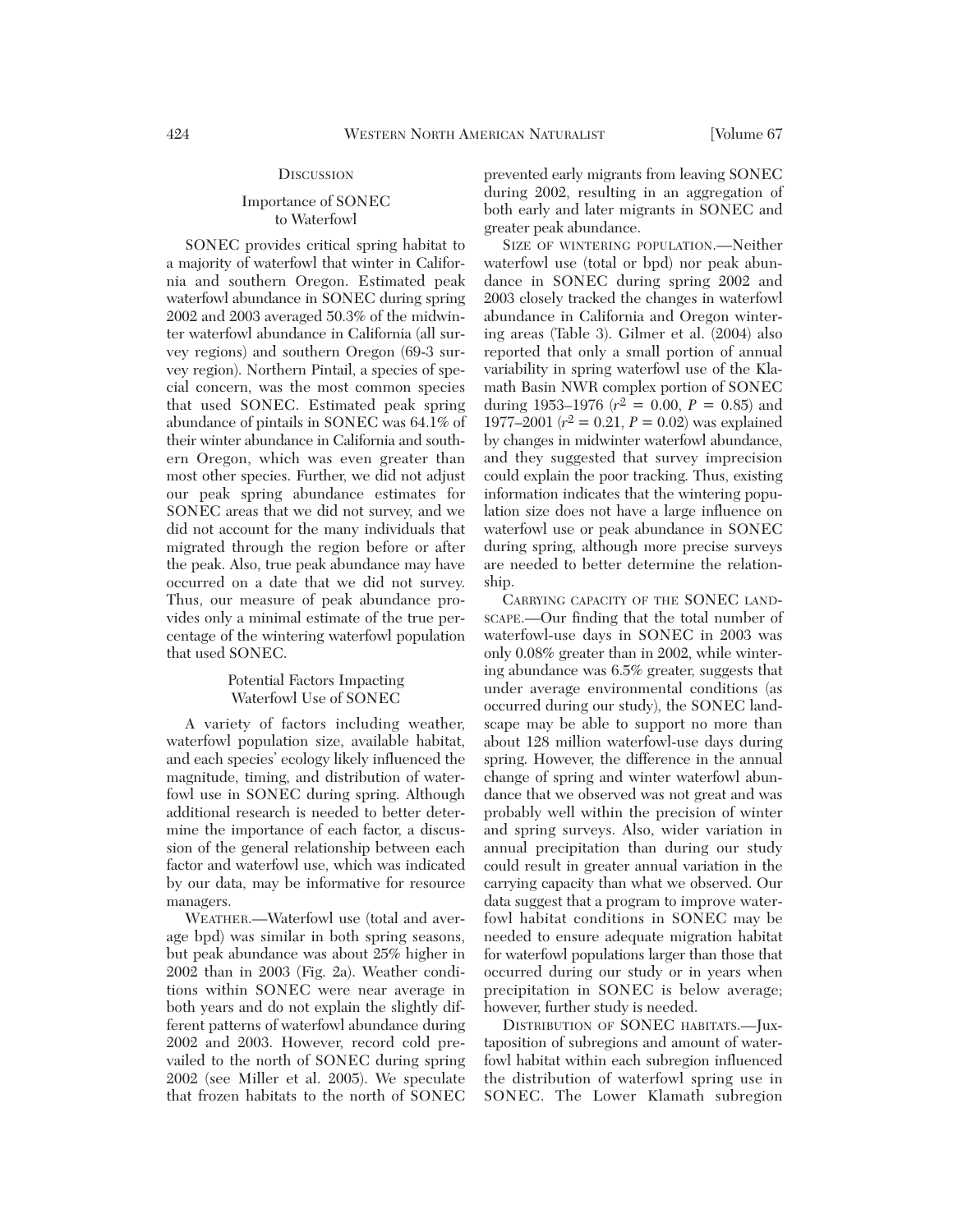included several major NWRs and WAs, had more waterfowl habitat than most other subregions (Fleskes unpublished data), and was 1 of the 1st subregions in the direct pathway of waterfowl migration from the Central Valley (Fig. 1). Thus, it is not surprising that 66% of the waterfowl use occurred there.

There is some evidence that changing management may be altering distribution of SONEC habitat and shifting some waterfowl use from private to public areas. Spring waterfowl abundance (bpd) on the Klamath Basin NWR complex portion of SONEC during our study was 42% greater than during even the most recent period studied (1998–2001; Gilmer et al. 2004). We do not believe that this surprisingly large increase in waterfowl use on Klamath Basin NWR since 2001 was due to any changes in survey methods or observers; the same experienced biologist flew the same route to survey the Klamath Basin NWR complex portion of SONEC during both 1998–2001 and 2002–2003. Also, this large increase in spring waterfowl use of the Klamath Basin NWR was likely not due to any increase in spring waterfowl abundance throughout SONEC; midwinter waterfowl populations averaged 22% lower during 2002–2003 than during 1998– 2001, and although the relationship between waterfowl abundance in SONEC during spring and waterfowl abundance on the wintering grounds is weak, smaller wintering populations would not be expected to result in greatly increased spring abundance throughout SONEC. Gilmer et al. (2004) reported that spring waterfowl abundance on the Klamath Basin NWR complex increased at a rate of about 11.6% per year during the 1990s. Thus, increased use of Klamath Basin NWR during our study period may have been a continuation of this increasing use. Abundance on the Klamath Basin NWR complex during our study period was still 20% greater than would be expected if the same 11.6% annual rate of increase had continued up through 2003. We speculate that enhanced management of spring habitats on at least some public areas (e.g., rotational wetland program on Tule Lake NWR [University of California, Santa Cruz 1996]; spring habitat flooding on Lower Klamath NWR [United States Fish and Wildlife Service, Internet]; and wetland restoration around Upper Klamath Lake [Oregon Habitat Joint Venture 2005]),

perhaps combined with unchanging or reduced availability of habitat on private lands, may have shifted some waterfowl use in spring from private to public areas.

SPECIES ECOLOGY.—Ecology of species impacted their use of SONEC. Differences in spring habitat preferences influenced species distribution patterns throughout SONEC. As for all waterfowl combined, 66% of dabbling duck use occurred in the Lower Klamath subregion. However, goose use was even more concentrated in the Lower Klamath, probably because this subregion contained not only the most wetlands but also the most cropland (Fleskes unpublished data). Although some species of dabbling ducks will feed in dry cropland as well as flooded cropland, geese feed more commonly in dry cropland than other waterfowl. Diving ducks differed from dabblers in having much greater use of the Upper Klamath subregion, probably because this subregion had the most permanent marsh (Fleskes unpublished data), a habitat most utilized by divers (Bellrose 1980). Although the Lower Klamath subregion received the greatest overall waterfowl use, all subregions were important to 1 or more species during part of the spring, reflecting the migration patterns of waterfowl and the dynamic nature of SONEC habitats during spring.

A species' use of SONEC during spring also reflected its breeding ecology. A lower percentage of the wintering population of Mallard, Gadwall, and Cinnamon Teal used SONEC during spring than other dabbling ducks. Canada Geese showed the same pattern in relation to other geese. In addition, we did not record Wood Duck (*Aix sponsa*) in SONEC during our surveys. Mallard, Gadwall, Cinnamon Teal, and Wood Duck are the most common duck species nesting in California (Anderson 1957, 1960, Bellrose 1980, Hothem and Welsh 1994, Trost and Drut 2004), and the Canada Goose is the only goose that commonly nests in California (Naylor 1953). Thus, a lower percentage of the wintering populations of these California-nesting species would be expected to migrate through SONEC than the percentage of northern-nesting species.

Location and timing of nesting also impacted migration patterns for species that nested primarily north of SONEC. Swans nest early in spring and mostly far north in Yukon and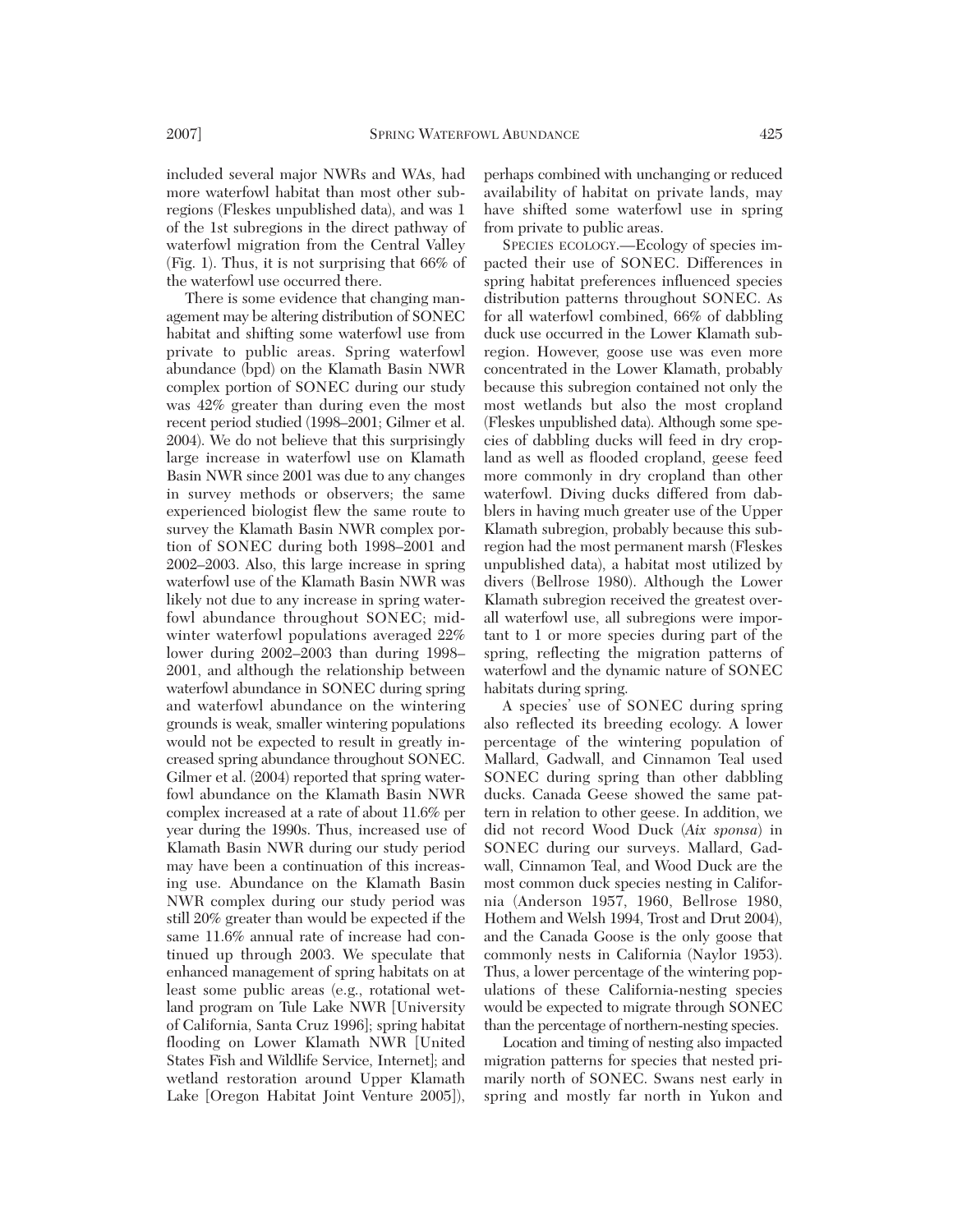Alaska (Bellrose 1980). This nesting behavior accounts for their early migration through SONEC. Spring abundance of Northern Pintail, Green-winged Teal, American Wigeon, Canvasback, scaup, Ring-necked Duck, Bufflehead, and goldeneyes, all of which nest relatively early but primarily in the prairie-parklands, peaked slightly later than swans. Whitefronted Geese remained abundant in SONEC later than white geese. White-fronted Geese migrate directly over-ocean to their main Alaskan nesting area (Bellrose 1980). Their extended stay in SONEC probably allowed time for them to accumulate fat reserves for the long over-ocean migration (Lindstrom 2003) and increased the likelihood that conditions in Alaska were favorable when they arrived. The abundance of Northern Shoveler, Gadwall, Cinnamon Teal, Redhead, and American Coot peaked and was maintained later than abundance of other waterfowl species. Thus, these species either nest in significant numbers in SONEC or are late nesters elsewhere (Bellrose 1980). Mallard and Canada Goose were as or more abundant in SONEC during the January "midwinter" survey than during any spring survey, reflecting that many of these birds nest locally, and like mergansers, they tend to winter as far north as conditions allow.

Peak counts of a few species during spring in SONEC approximately equaled (e.g., mergansers 98.6%, Ruddy Duck 101%, swan 109%, Canvasback 114%) or were much greater (e.g., Redhead 237%) than their wintering counts in California and Oregon. All these species commonly use open water habitats, occur in large groups, and are highly visible; swans and Canvasbacks also are completely or partially white. Thus, few of these species were probably missed during spring or winter surveys, and the high percentages indicate that nearly all those wintering in California and Oregon migrated through SONEC in spring. About 70% of Pacific Flyway Redheads winter in Mexico, a much higher percentage than for other waterfowl species (Bellrose 1980). Thus, many Redheads that migrated through SONEC likely wintered in Mexico and were not counted in California during the midwinter survey. In contrast, Wood Ducks, which were not recorded in SONEC during our surveys, commonly roost under trees or other cover in marshes, and are rarely counted during aerial surveys.

# Coverage and Reliability of Aerial Waterfowl Surveys

Areas that we did not survey contained about 10% of SONEC's wetlands (Fleskes unpublished data) but were used by only 4% of PTT-tagged pintails during our study (Miller unpublished data). Thus, assuming that the distribution of other waterfowl was similar to pintails (as Table 4 indicates) and reflected wetland distribution, our estimate of total waterfowl use should be inflated about 4%–10% to derive a total estimate of waterfowl use for all 11 of SONEC's subregions.

The methods we used minimized, but likely did not eliminate, impacts of the inherent difficulties associated with estimating abundance of waterfowl from aerial surveys (Diem and Lu 1960, Smith et al. 1995, Prenzlow and Lovvorn 1996). As discussed above, we recognize that drab waterfowl that occurred singly or in small groups in vegetated habitats were probably missed at a higher rate than more brightly colored species that occurred in large groups in open habitats. Also, because private wetlands tend to be smaller and more ephemeral, we probably were more likely to miss waterfowl on private lands than on public wetland complexes; thus, our estimate that 75% of waterfowl use was on protected lands is likely inflated. Though we could not eliminate detection bias, it was minimized because our surveyors were well experienced and familiar with waterfowl ecology and habitats in the region. We used 2 survey aircraft to reduce survey duration and minimize the likelihood of waterfowl movement among survey areas, which could lead to double counting. Furthermore, we maintained consistency and continuity of the data by employing the same experienced surveyors and using the same survey procedures (e.g., the same high-winged aircraft and the same altitude, speed, and route) as during earlier surveys. Skills acquired over the many years during which these biologists conducted surveys in the region increased data quality, reduced variability, and helped minimize observer bias, which is 1 of the largest sources of survey error (Diem and Lu 1960, Smith 1995). Still, our survey design prevented us from estimating the precision of our abundance estimates; thus, any differences in the visibility rates or in the precision of abundance estimates among species, subregions, or time periods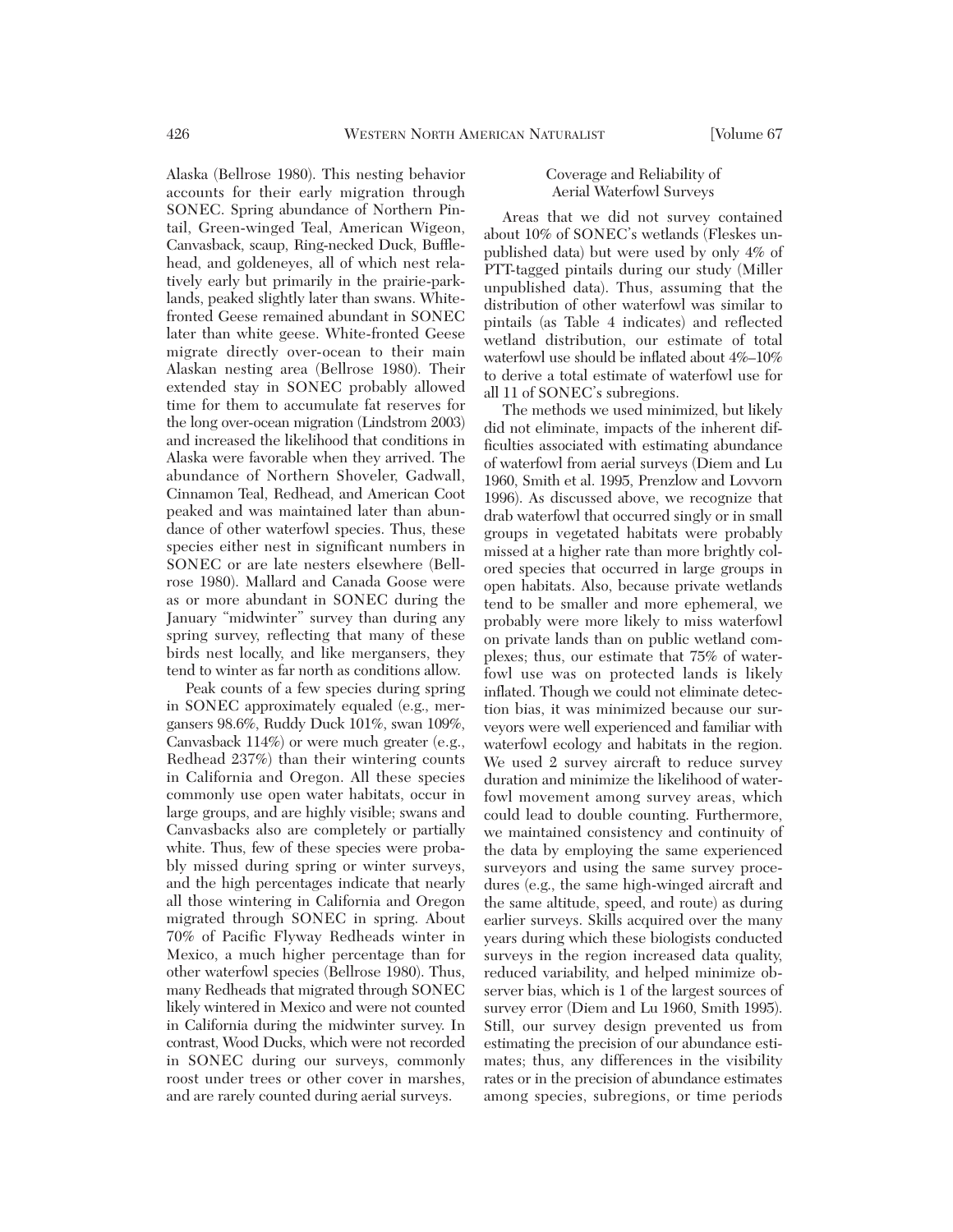could lead to misinterpretation of results. Fortunately, comparison with telemetry data indicates that our aerial surveys accurately measured waterfowl use of SONEC during spring. Fleskes and Battaglia (2004) reported that an average of 68.3% (2002: 70.1%; 2003: 66.4%) of pintails that were radio-marked in the Central Valley of California during late winter used SONEC during the same springs as our study was conducted. This compares well with our SONEC surveys, which showed that the peak population of pintails in SONEC averaged 64.1% (2002: 74.3%; 2003: 53.9%) of the wintering population in California and southern Oregon. Thus, while we recognize that our surveys were pseudo-censuses without precision estimates, we believe that the comparison with radio-marked pintails supports our contention that our surveys provide not only the only available, but also a fairly accurate measure of spring waterfowl use in the region.

#### Management Implications

Our data quantifies the critical importance of the SONEC region to Pacific Flyway waterfowl during spring. Furthermore, our results indicate a possible need for a program to maintain and enhance spring habitats, especially on private lands, and to ensure that resources are adequate in years of below-average precipitation or when wintering waterfowl populations are larger than they were during 2002–2003. Water availability issues, like those well known for impacting fall waterfowl habitats in the Klamath Basin (Herald and News, Klamath Falls, Oregon, 8 April 2001 [available from: http://www.heraldandnews.com]), will undoubtedly also impact the ability of private and public area managers throughout SONEC to provide spring habitats. It is of great concern that a substantial proportion (25%) of the spring waterfowl use that we observed occurred on unprotected habitat in SONEC. Furthermore, our diurnal surveys may underestimate the importance of private habitats to some species, including Northern Pintail, a species of concern because of continued low populations and the most common species in SONEC during spring. For instance, up to 84% of the night locations of radio-marked pintails in some subregions were on flooded pasture, which occurs primarily on private lands (Fleskes and Battaglia 2004). Thus, conservation of both public and private waterfowl habitats in SONEC

is crucial for pintails and the numerous other waterfowl that migrate through the region on their way north to breeding areas from the Central Valley of California and other Pacific Flyway wintering areas.

### Future Research

The SONEC region in the Great Basin has recently been identified as a new focus area for waterfowl habitat conservation efforts (M. Petrie, Ducks Unlimited, Inc., personal communication). In addition to estimates of waterfowl abundance and distribution that we provide here, data on habitat availability, habitat productivity, waterfowl food habits, and waterfowl energetic requirements during spring are needed to develop an energetics-based model to guide habitat conservation planning for the region. Additionally, we also need a better understanding of how annual variation in precipitation and changing water availability impact the carrying capacity of the SONEC landscape.

### **ACKNOWLEDGMENTS**

We especially thank Jim Hainline, Elizabeth Huggins, Meg Laws, and Marty St. Louis for the many hours they spent conducting aerial waterfowl surveys throughout SONEC. We thank Mr. Tony Marnell, who through the Tuscany Research Institute of Las Vegas, Nevada, provided some operational funding for this project. The Tuscany Research Institute distributed a grant to Ducks Unlimited, Inc., in Memphis, Tennessee, which dispersed funds to the USGS Western Ecological Research Center and the California Waterfowl Association to conduct pintail research, of which this study was part. Funding was also provided by the USGS Science Support Program to address United States Fish and Wildlife Service research needs. USGS Western Ecological Research Center staff Bill Perry, Joan Daugherty, Stacy Burnett, and Laurie Williams provided GIS support; Daniel S. Battaglia and Luke Naylor helped summarize aerial survey results. We thank the rest of the PINSAT research team, including Mike Casazza, Michael Miller, John Takekawa, Dennis Orthmeyer, Mark Petrie, Bruce Batt, David Anderson, Fritz Reid, and Greg Yarris, for help in planning the project. We also thank Graham W. Smith, an anonymous reviewer, and the editors for their suggestions on improving the manuscript.